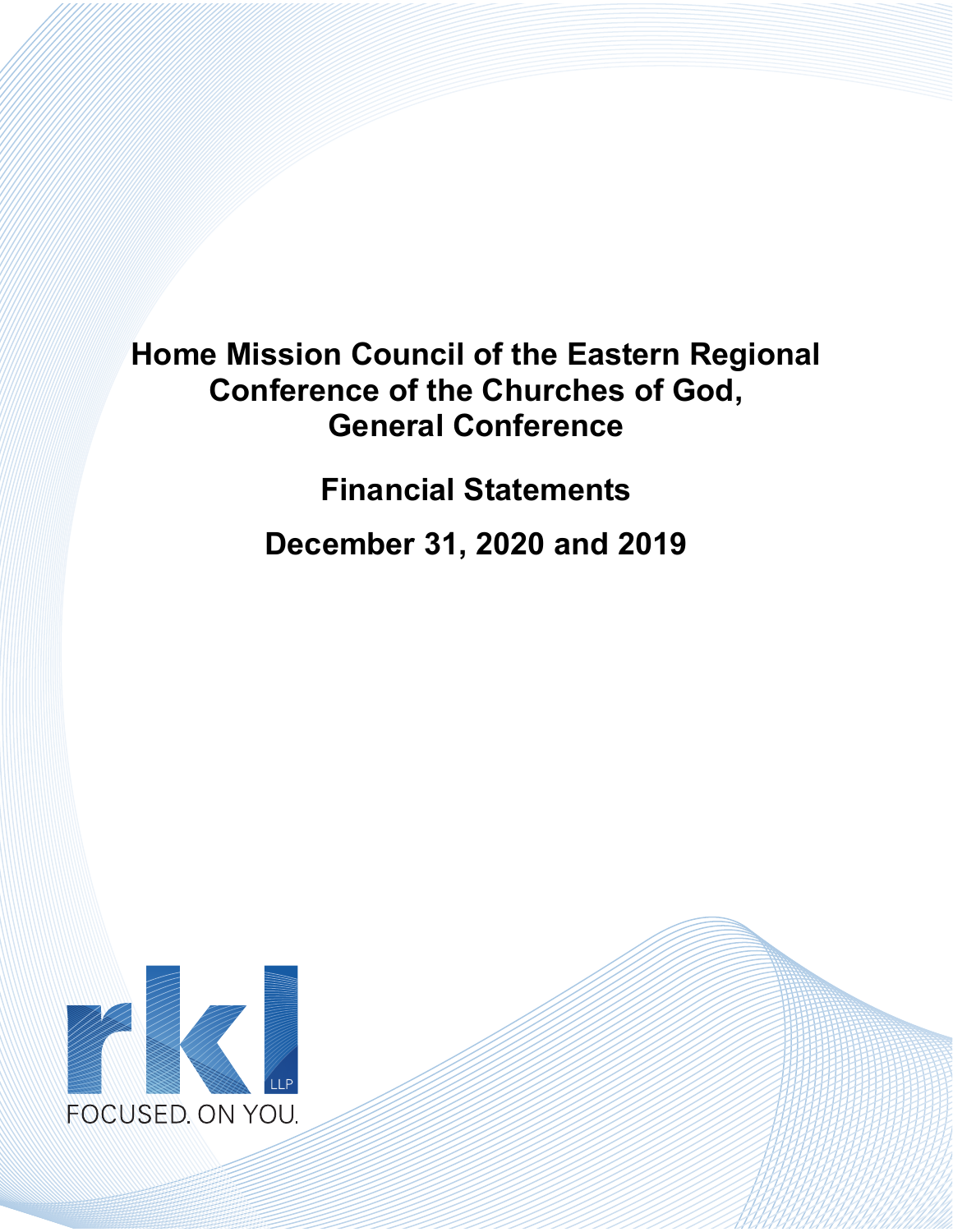Table of Contents December 31, 2020 and 2019

|                                         | Page      |
|-----------------------------------------|-----------|
| <b>INDEPENDENT AUDITOR'S REPORT</b>     | 1 and $2$ |
| <b>FINANCIAL STATEMENTS</b>             |           |
| <b>Statement of Financial Position</b>  | 3         |
| <b>Statement of Activities</b>          | 4         |
| <b>Statement of Functional Expenses</b> | 5 and 6   |
| <b>Statement of Cash Flows</b>          | 7         |
| <b>Notes to Financial Statements</b>    | 8 to 20   |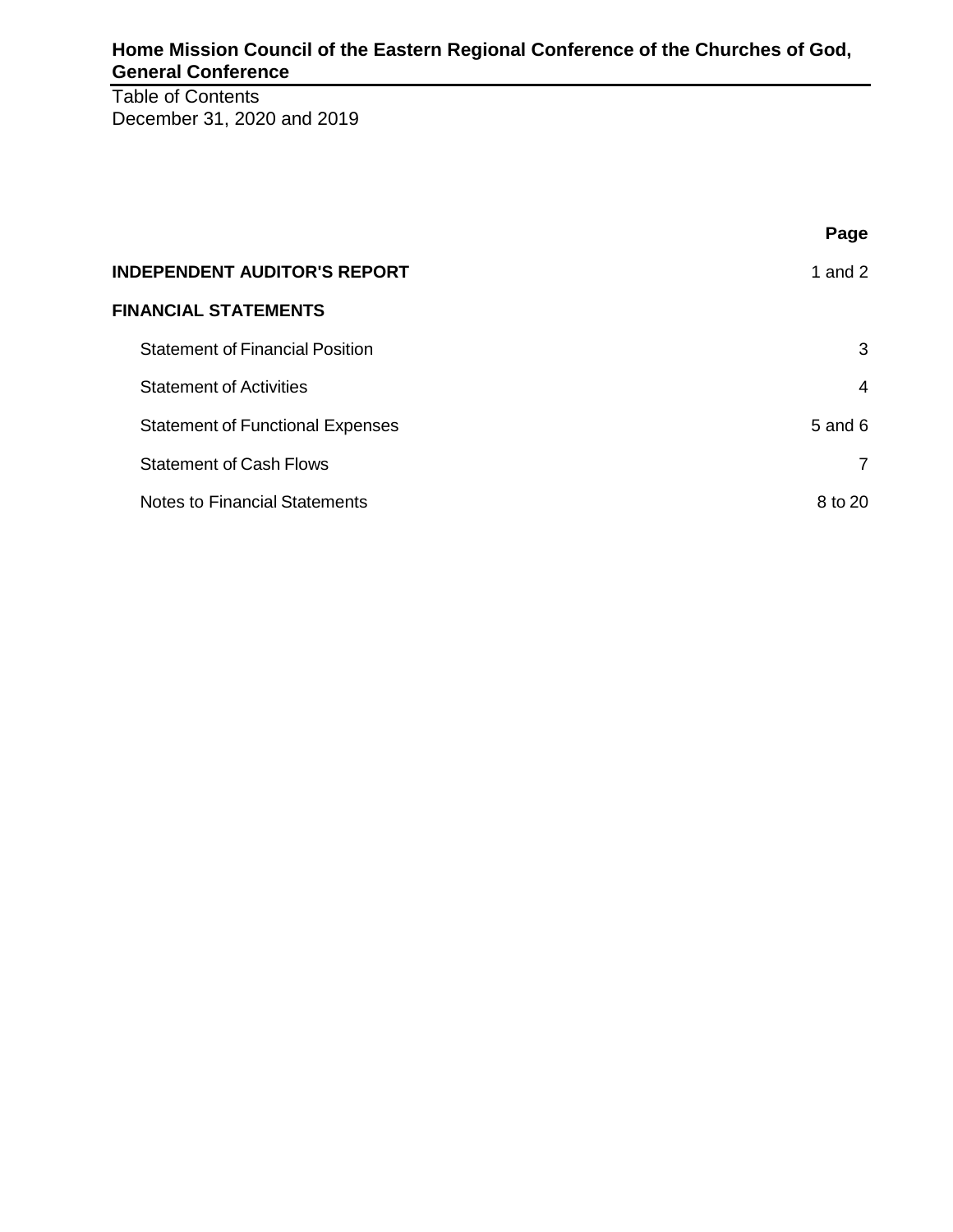

# **Independent Auditor's Report**

To the Board of Trustees Home Mission Council of the Eastern Regional Conference of the Churches of God, General Conference Harrisburg, Pennsylvania

#### **Report on the Financial Statements**

We have audited the accompanying financial statements of Home Mission Council of the Eastern Regional Conference of the Churches of God, General Conference, which comprise the statement of financial position as of December 31, 2020 and 2019, and the related statements of activities, functional expenses, and cash flows for the years then ended, and the related notes to the financial statements.

#### **Management's Responsibility**

Management is responsible for the preparation and fair presentation of these financial statements in accordance with accounting principles generally accepted in the United States of America; this includes the design, implementation, and maintenance of internal control relevant to the preparation and fair presentation of the financial statements that are free from material misstatement, whether due to fraud or error.

#### **Auditor's Responsibility**

Our responsibility is to express an opinion on these financial statements based on our audits. We conducted our audits in accordance with auditing standards generally accepted in the United States of America. Those standards require that we plan and perform the audit to obtain reasonable assurance about whether the financial statements are free of material misstatement.

An audit involves performing procedures to obtain audit evidence about the amounts and disclosures in the financial statements. The procedures selected depend on the auditor's judgment, including the assessment of the risks of material misstatement of the financial statements, whether due to fraud or error. In making those risk assessments, the auditor considers internal control relevant to the entity's preparation and fair presentation of the financial statements in order to design audit procedures that are appropriate in the circumstances, but not for the purpose of expressing an opinion on the effectiveness of the entity's internal control. Accordingly, we express no such opinion. An audit also includes evaluating the appropriateness of accounting policies used and the reasonableness of significant accounting estimates made by management, as well as evaluating the overall presentation of the financial statements.

We believe that the audit evidence we have obtained is sufficient and appropriate to provide a basis for our audit opinion.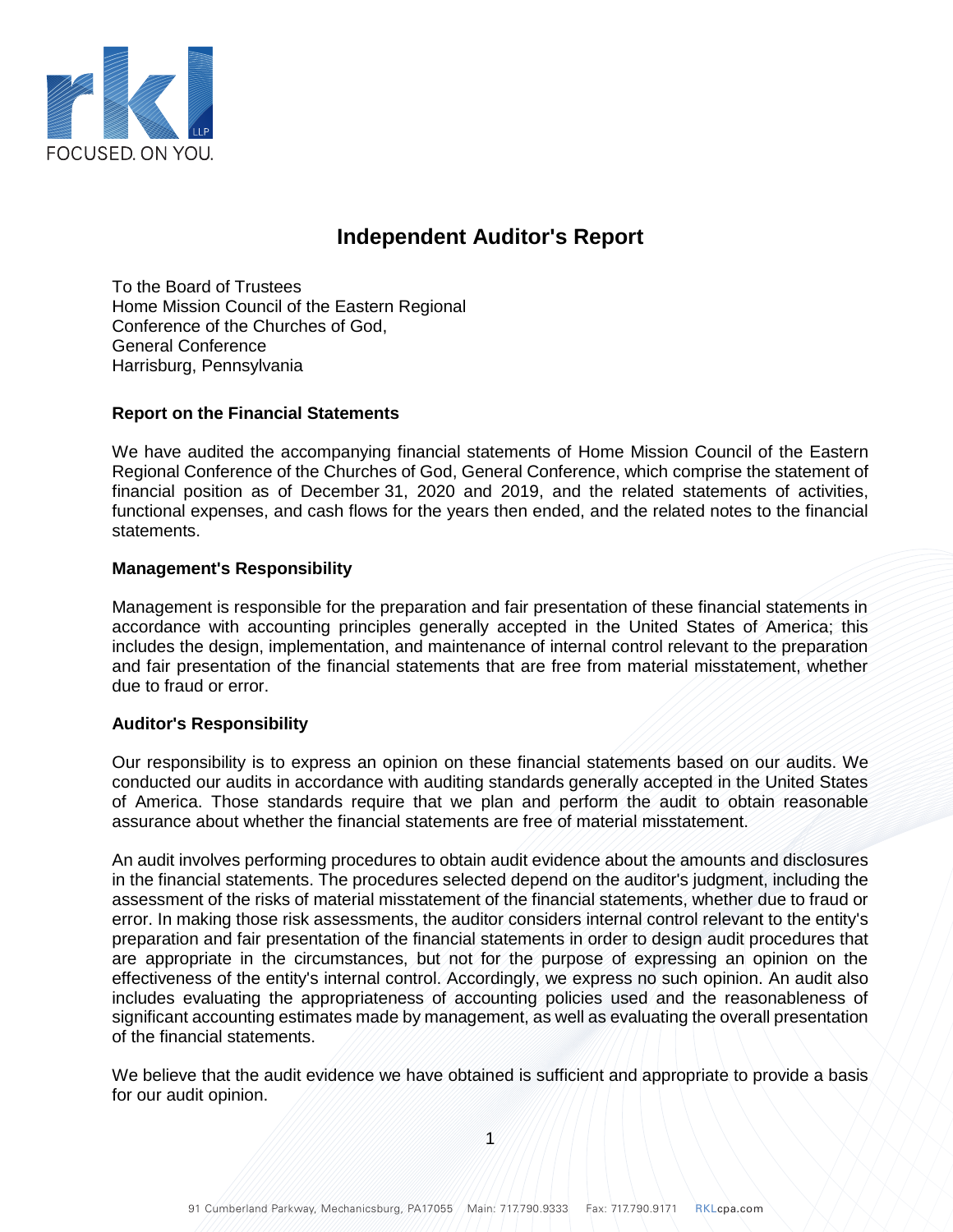#### **Opinion**

In our opinion, the financial statements referred to above present fairly, in all material respects, the financial position of Home Mission Council of the Eastern Regional Conference of the Churches of God, General Conference as of December 31, 2020 and 2019, and the changes in its net assets and its cash flows for the years then ended in accordance with accounting principles generally accepted in the United States of America.

RKL LIP

June 1, 2021 Mechanicsburg, Pennsylvania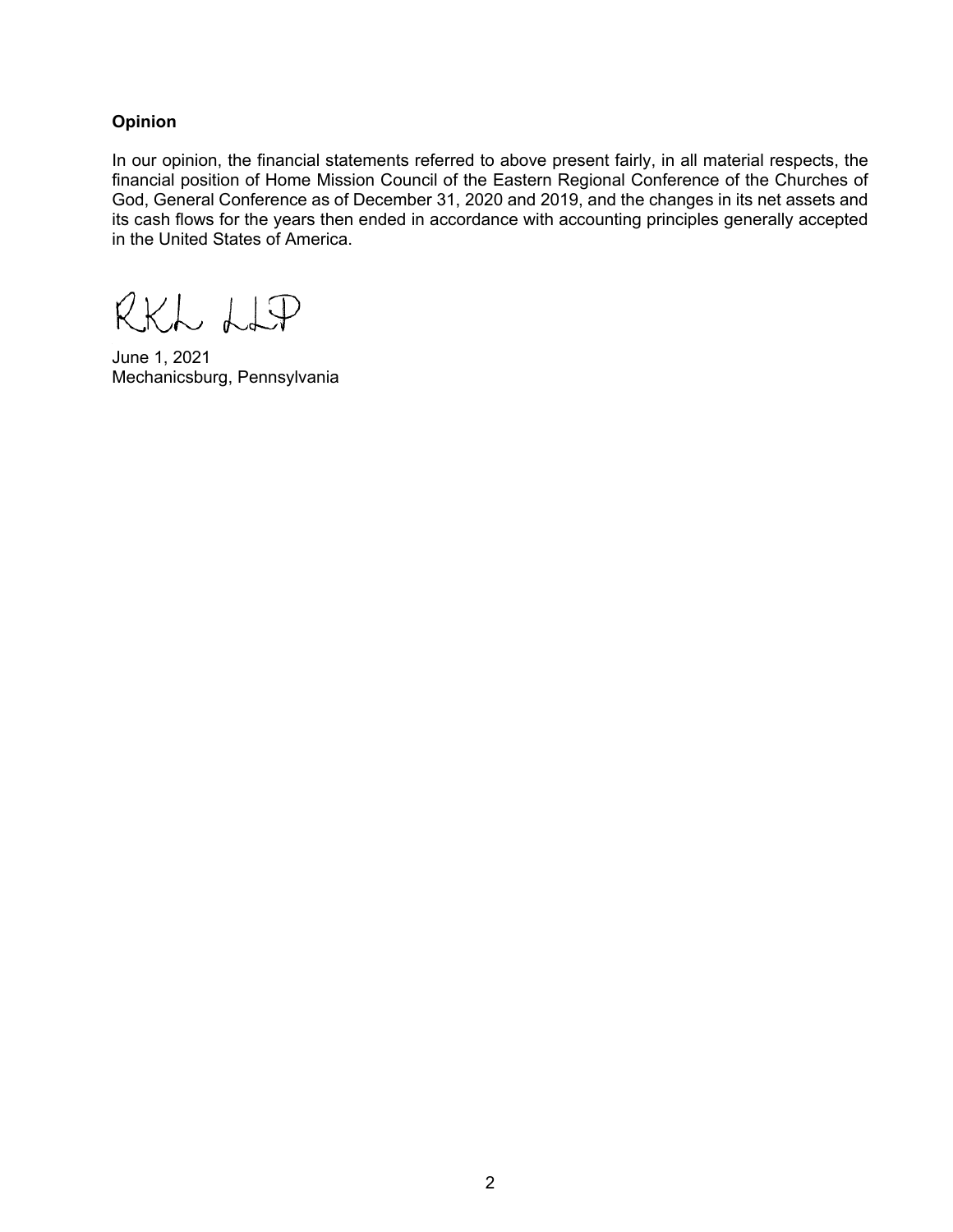Statement of Financial Position

|                                                        | December 31, |           |    |           |
|--------------------------------------------------------|--------------|-----------|----|-----------|
|                                                        |              | 2020      |    | 2019      |
| <b>Assets</b>                                          |              |           |    |           |
| <b>Current Assets</b>                                  |              |           |    |           |
| Cash and cash equivalents                              | \$           | 770,030   | \$ | 1,027,355 |
| Mortgages and notes receivable, current portion        |              | 343,585   |    | 278,307   |
| Accrued interest receivable                            |              | 49,919    |    | 16,116    |
| <b>Total Current Assets</b>                            |              | 1,163,534 |    | 1,321,778 |
| <b>Other Assets</b>                                    |              |           |    |           |
| Investments                                            |              | 1,926,115 |    | 1,235,324 |
| Mortgages and notes receivable, net of current portion |              | 5,206,394 |    | 5,102,519 |
| <b>Total Other Assets</b>                              |              | 7,132,509 |    | 6,337,843 |
| <b>Total Assets</b>                                    | S.           | 8,296,043 | \$ | 7,659,621 |
| <b>Liabilities and Net Assets</b>                      |              |           |    |           |
| <b>Current Liabilities</b>                             |              |           |    |           |
| Certificates of investment, maturing within one year   | \$           | 1,790,138 | \$ | 2,027,499 |
| Accounts payable                                       |              | 1,671     |    | 1,536     |
| Accrued expenses                                       |              | 1,130     |    | 880       |
| Accrued interest payable                               |              | 16,740    |    | 19,719    |
| <b>Total Current Liabilities</b>                       |              | 1,809,679 |    | 2,049,634 |
| <b>Long-Term Liabilities</b>                           |              |           |    |           |
| Certificates of investment, maturing after one year    |              | 5,119,541 |    | 4,363,108 |
| Annuities payable                                      |              | 680       |    | 682       |
| <b>Total Long-Term Liabilities</b>                     |              | 5,120,221 |    | 4,363,790 |
| <b>Total Liabilities</b>                               |              | 6,929,900 |    | 6,413,424 |
| <b>Net Assets</b>                                      |              |           |    |           |
| Without donor restrictions                             |              | 1,366,143 |    | 1,246,197 |
| <b>Total Liabilities and Net Assets</b>                | \$           | 8,296,043 | \$ | 7,659,621 |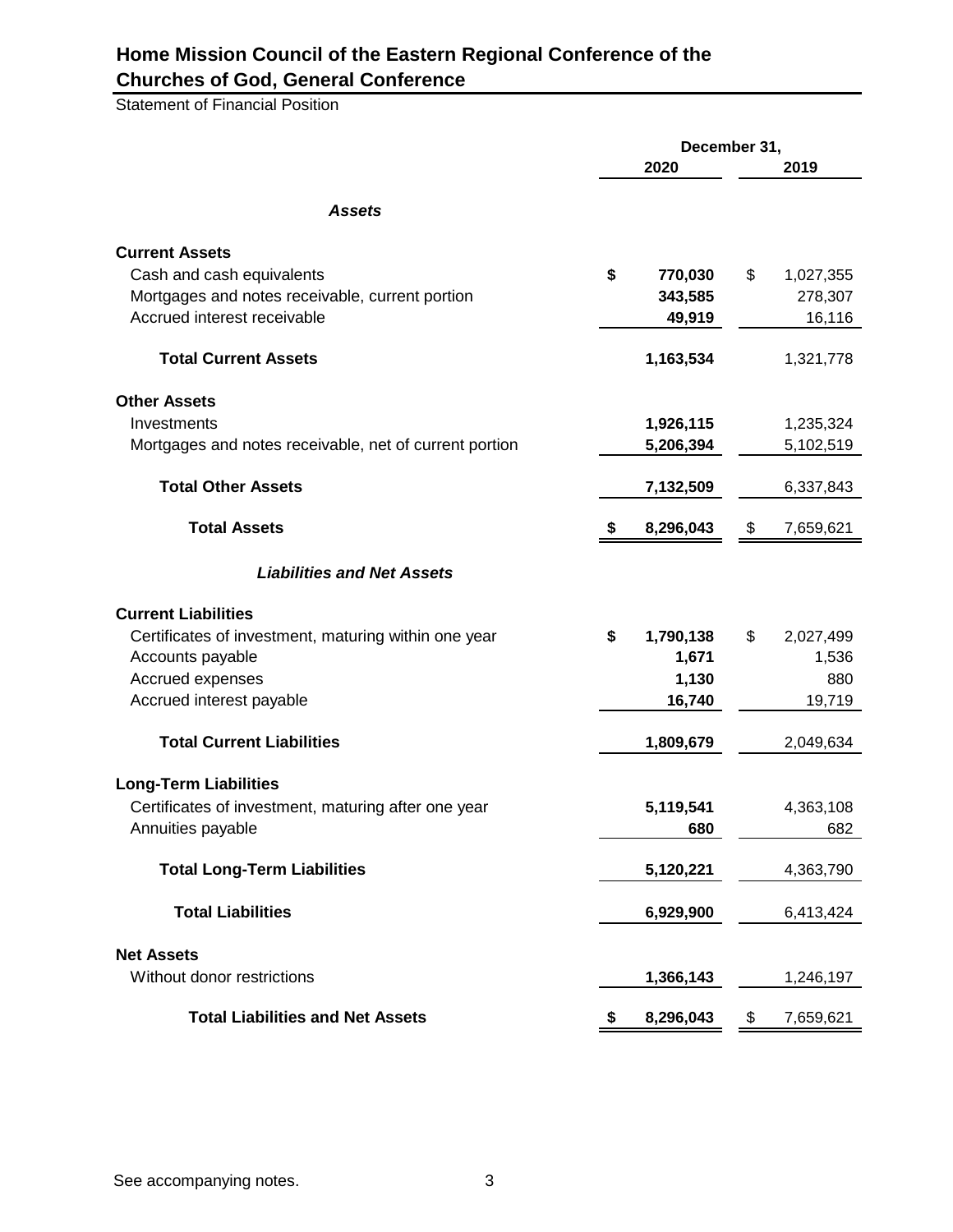Statement of Activities

|                                                         | <b>Years Ended December 31,</b> |              |    |           |
|---------------------------------------------------------|---------------------------------|--------------|----|-----------|
|                                                         | 2020                            |              |    | 2019      |
| <b>Revenues and Gains</b>                               |                                 |              |    |           |
| Interest on mortgages and notes receivable              | \$                              | 271,049      | \$ | 265,750   |
| Investment income                                       |                                 | 154,613      |    | 50,239    |
| Change in actuarial value of annuity                    |                                 | $\mathbf{2}$ |    |           |
| Other revenue                                           |                                 |              |    | 4,231     |
| <b>Total Revenues and Gains</b>                         |                                 | 425,664      |    | 320,220   |
|                                                         |                                 |              |    |           |
| <b>Operating Expenses</b>                               |                                 |              |    |           |
| Interest expense                                        |                                 | 199,271      |    | 180,434   |
| <b>Registration expenses</b>                            |                                 | 2,000        |    | 1,750     |
| Administrative and other expenses                       |                                 | 52,578       |    | 44,640    |
| <b>Total Operating Expenses</b>                         |                                 | 253,849      |    | 226,824   |
| <b>Gain from Operations</b>                             |                                 | 171,815      |    | 93,396    |
| <b>Other Nonoperating Gain (Loss)</b>                   |                                 |              |    |           |
| Unrealized gain (loss) on other than trading securities |                                 | (51, 869)    |    | 87,115    |
| <b>Increase in Net Assets without Donor</b>             |                                 |              |    |           |
| <b>Restrictions</b>                                     |                                 | 119,946      |    | 180,511   |
| <b>Net Assets at Beginning of Year</b>                  |                                 | 1,246,197    |    | 1,065,686 |
| <b>Net Assets at End of Year</b>                        | S                               | 1,366,143    | S  | 1,246,197 |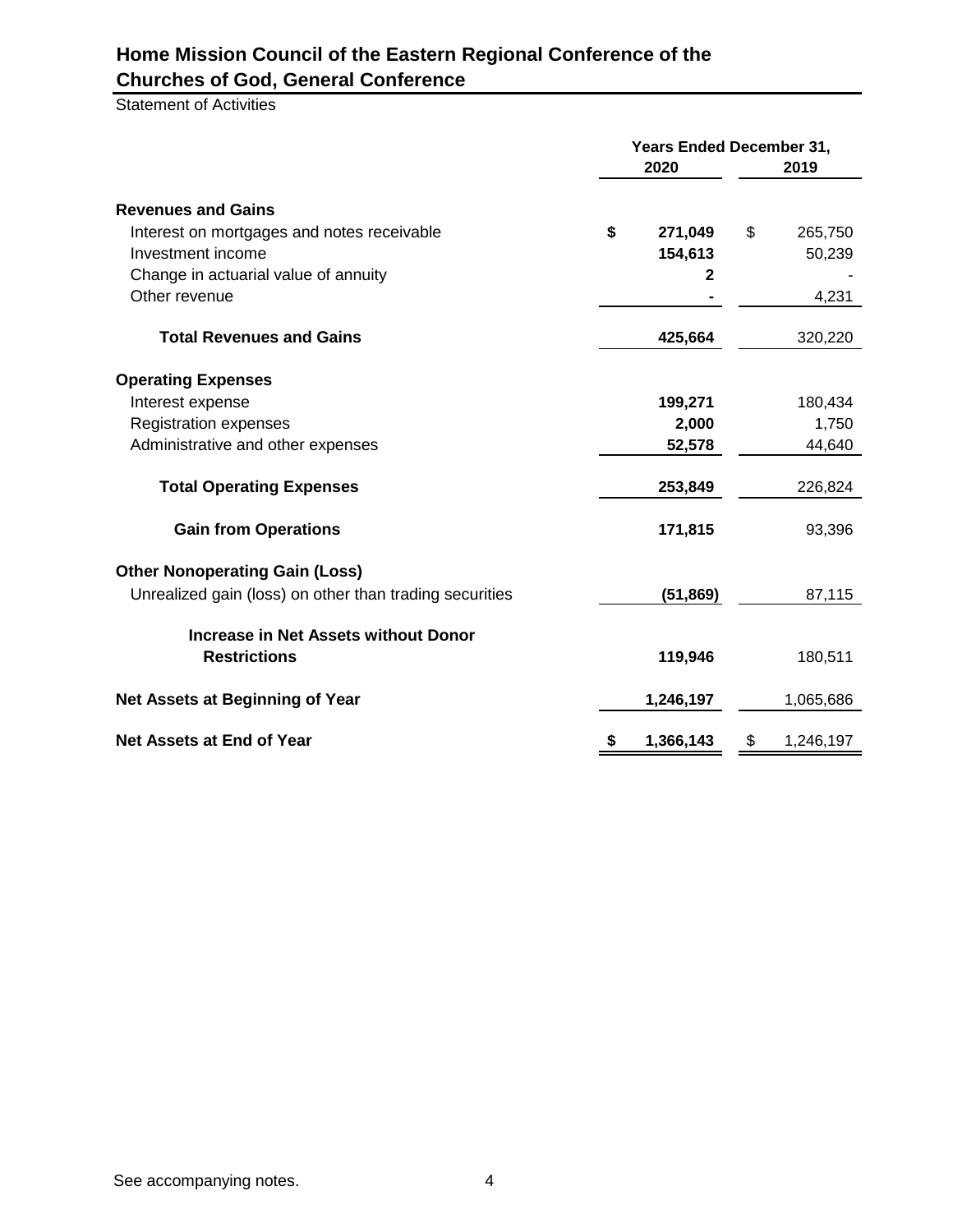# **Churches of God, General Conference Home Mission Council of the Eastern Regional Conference of the**

Statement of Functional Expenses Year Ended December 31, 2020

|                                 |                 | <b>Supporting</b><br><b>Service</b> |    |              |
|---------------------------------|-----------------|-------------------------------------|----|--------------|
|                                 | Program         | General and                         |    |              |
|                                 | <b>Services</b> | Administrative                      |    | <b>Total</b> |
| Legal and professional          | \$              | \$<br>33,700                        | \$ | 33,700       |
| Occupancy                       |                 | 208                                 |    | 208          |
| Information technology          |                 | 5,550                               |    | 5,550        |
| <b>Registration expenses</b>    |                 | 2,000                               |    | 2,000        |
| Interest                        | 199,271         |                                     |    | 199,271      |
| Trustee fees                    | 12,541          |                                     |    | 12,541       |
| Other                           | 329             | 250                                 |    | 579          |
| <b>Total Operating Expenses</b> | \$<br>212,141   | \$<br>41,708                        | S  | 253,849      |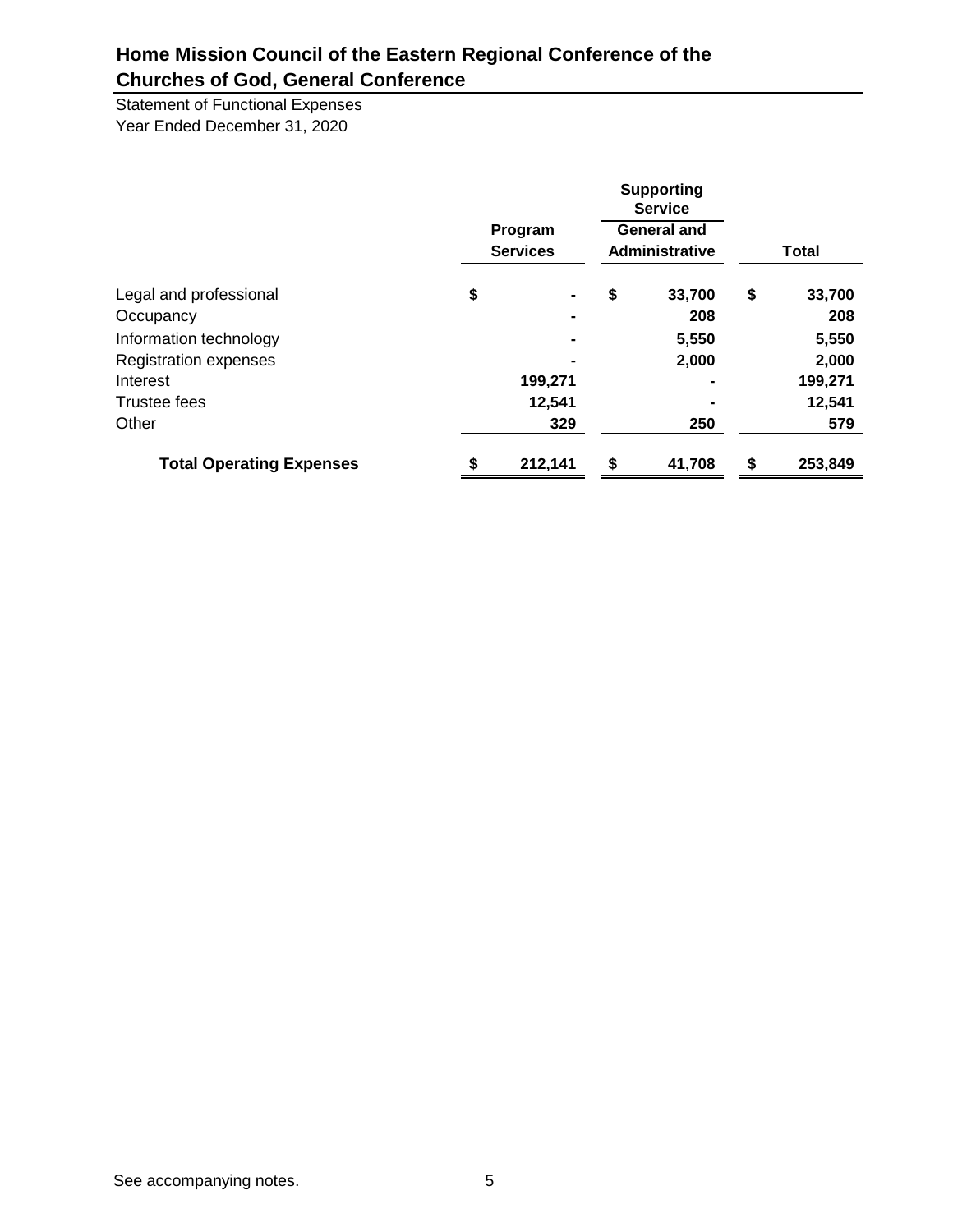Statement of Functional Expenses (continued) Year Ended December 31, 2019

|                                 |                 | <b>Supporting</b><br><b>Service</b> |               |
|---------------------------------|-----------------|-------------------------------------|---------------|
|                                 | Program         | <b>General and</b>                  |               |
|                                 | <b>Services</b> | <b>Administrative</b>               | <b>Total</b>  |
| Legal and professional          | \$              | \$<br>34,315                        | \$<br>34,315  |
| Occupancy                       |                 | 72                                  | 72            |
| Information technology          |                 | 21                                  | 21            |
| <b>Registration expenses</b>    |                 | 1,750                               | 1,750         |
| Interest                        | 180,434         |                                     | 180,434       |
| Trustee fees                    | 9,704           |                                     | 9,704         |
| Other                           | 309             | 219                                 | 528           |
| <b>Total Operating Expenses</b> | \$<br>190,447   | \$<br>36,377                        | \$<br>226,824 |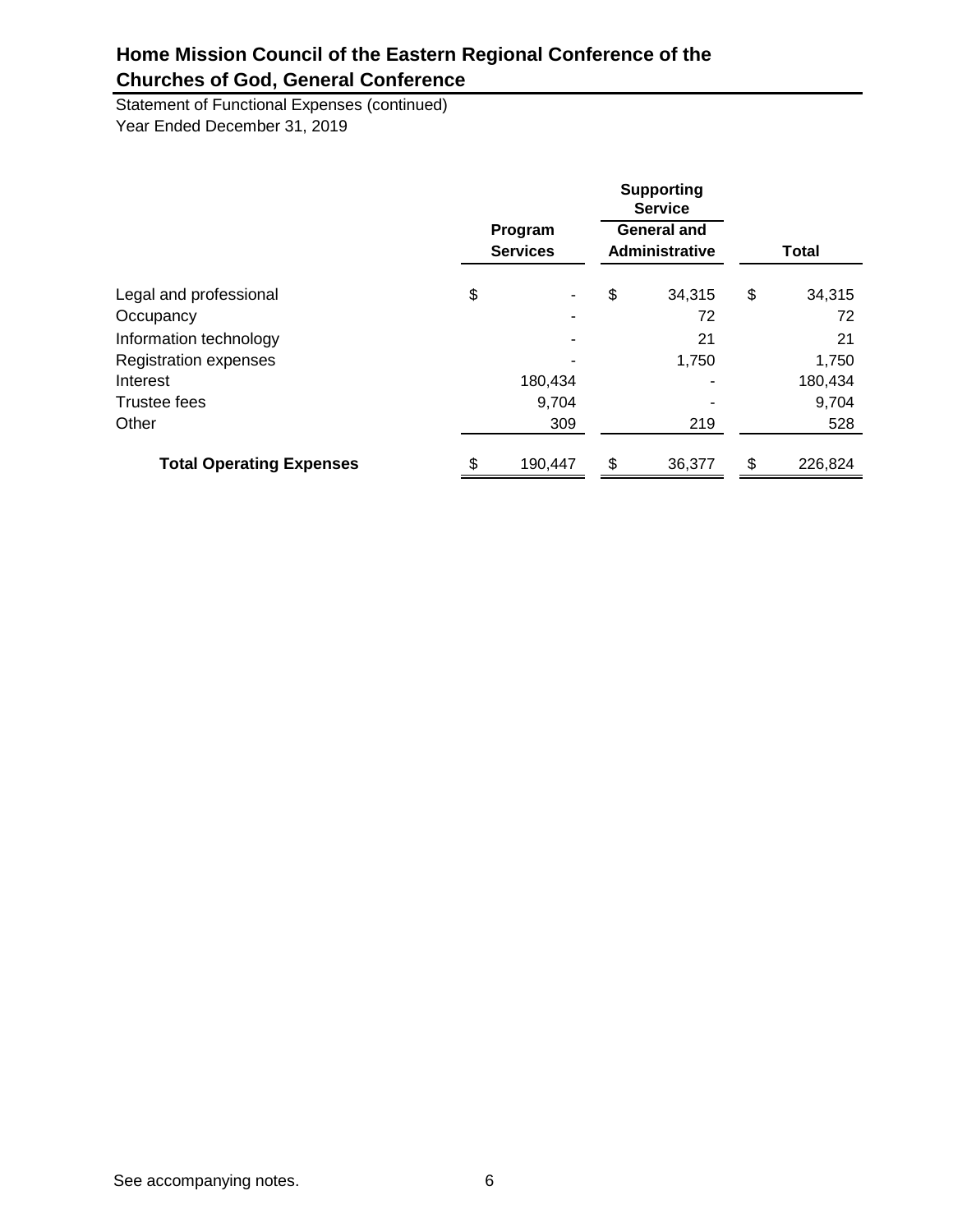Statement of Cash Flows

|                                                                                          | Years Ended December 31,<br>2020 | 2019            |
|------------------------------------------------------------------------------------------|----------------------------------|-----------------|
| <b>Cash Flows from Operating Activities</b>                                              |                                  |                 |
| Change in net assets                                                                     | \$<br>119,946                    | \$<br>180,511   |
| Adjustments to reconcile change in net assets to                                         |                                  |                 |
| net cash provided by operating activities                                                |                                  |                 |
| Unrealized (gain) loss on investments                                                    | 51,869                           | (87, 115)       |
| (Increase) decrease in assets<br>Accrued interest receivable                             |                                  | 28,986          |
| Increase (decrease) in liabilities                                                       | (33, 803)                        |                 |
| Accrued interest payable                                                                 | (2,979)                          | 452             |
| Accounts payable                                                                         | 135                              | 124             |
| Accrued expenses                                                                         | 250                              | (269)           |
| Annuities payable                                                                        | (2)                              |                 |
| <b>Net Cash Provided by Operating Activities</b>                                         | 135,416                          | 122,689         |
|                                                                                          |                                  |                 |
| <b>Cash Flows from Investing Activities</b>                                              |                                  |                 |
| Net (purchases) sales of investments                                                     | (742, 660)                       | (218, 722)      |
| Issuance of mortgages and notes receivable<br>Proceeds from collections of mortgages and | (430, 983)                       | (102,065)       |
| notes receivable                                                                         | 261,830                          | 393,430         |
|                                                                                          |                                  |                 |
| <b>Net Cash Provided by (Used in) Investing</b>                                          |                                  |                 |
| <b>Activities</b>                                                                        | (911, 813)                       | 72,643          |
| <b>Cash Flows from Financing Activities</b>                                              |                                  |                 |
| Redemptions of certificates of investment                                                | (252, 465)                       | (579, 448)      |
| Proceeds from issuance of new certificates                                               |                                  |                 |
| of investment                                                                            | 724,778                          | 456,466         |
| Increase in accumulated interest on certificates                                         |                                  |                 |
| of investment                                                                            | 46,759                           | 45,858          |
| Net Cash Provided by (Used in) Financing                                                 |                                  |                 |
| <b>Activities</b>                                                                        | 519,072                          | (77, 124)       |
| Net Increase (Decrease) in Cash and                                                      |                                  |                 |
| <b>Cash Equivalents</b>                                                                  | (257, 325)                       | 118,208         |
| Cash and Cash Equivalents at Beginning of Year                                           | 1,027,355                        | 909,147         |
| Cash and Cash Equivalents at End of Year                                                 | \$<br>770,030                    | \$<br>1,027,355 |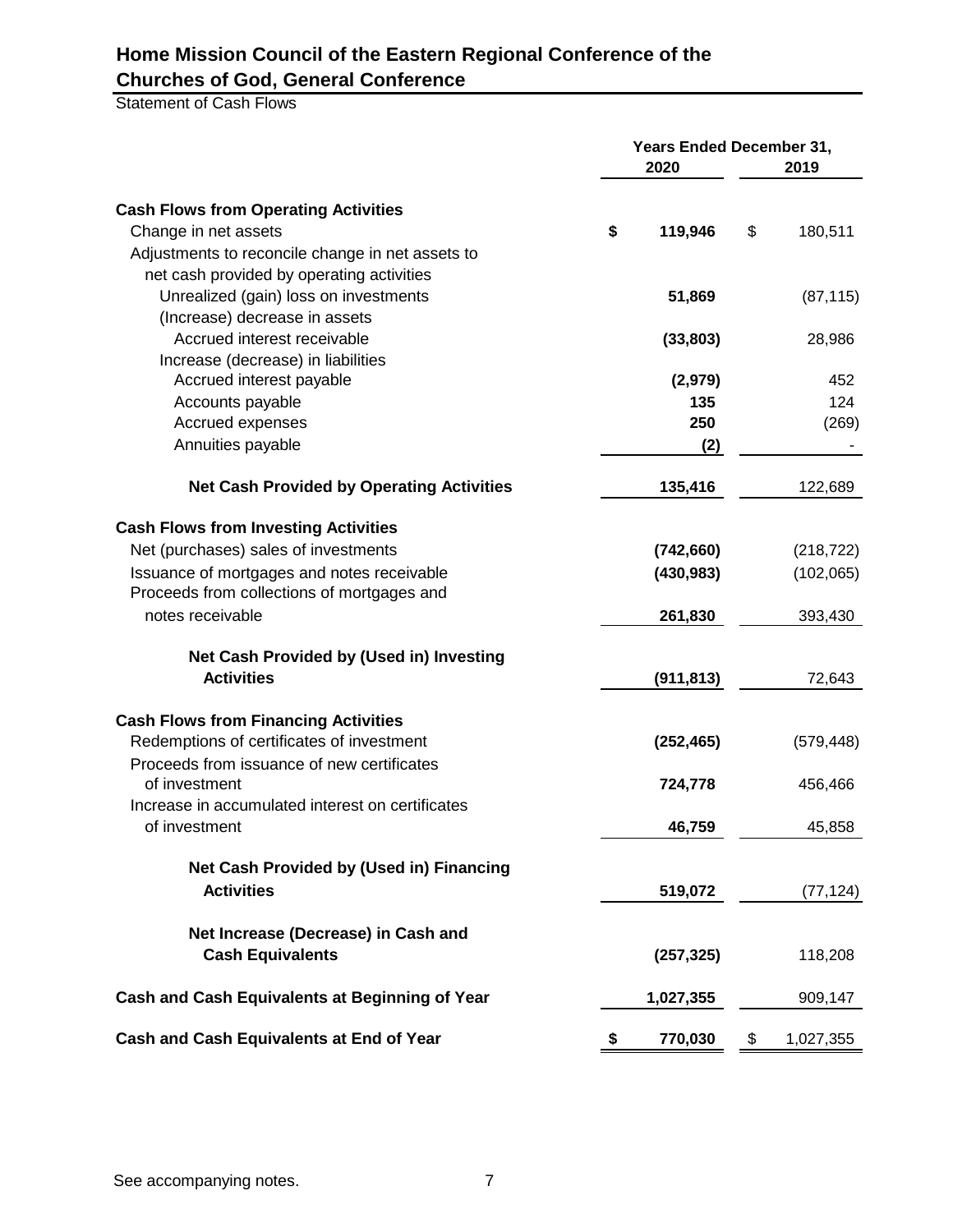# **Note 1 - Nature of Business**

The Home Mission Council of the Eastern Regional Conference of the Churches of God, General Conference (the Home Mission Council) is a Pennsylvania nonprofit corporation. The basic purpose of the Home Mission Council is to assist the Eastern Regional Conference of the Churches of God, General Conference in missionary and evangelistic work by loaning funds to existing church congregations and new mission groups for the acquisition, construction, and improvement of churches and church related activities.

# **Note 2 - Summary of Significant Accounting Policies**

A summary of significant accounting policies consistently applied in the preparation of the accompanying financial statements follows.

# **Basis of Accounting**

The accompanying financial statements have been prepared on the accrual basis of accounting in accordance with accounting principles generally accepted in the United States of America.

# **Basis of Presentation**

The Home Mission Council follows Financial Accounting Standards Board (FASB) Accounting Standards Codification (ASC) *Topic 958*, *Not-for-Profit Entities - Presentation of Financial Statements*. Under ASC *Topic 958*, the Home Mission Council is required to report information regarding its financial position and activities according to two classes of assets: net assets without donor restrictions and net assets with donor restrictions. Net assets are classified asfollows:

Net assets without donor restrictions - Net assets that are not subject to donor-imposed restrictions.

Net assets with donor restrictions - Some donor-imposed restrictions are temporary in nature, such as those that will be met by the passage of time or other events specified by the donor. Other donor-imposed restrictions are perpetual in nature, where the donor stipulates that resources be maintained in perpetuity. Donor-imposed restrictions are released when a restriction expires, that is, when the stipulated time has elapsed, when the stipulated purpose for which the resource was restricted has been fulfilled, or both. The Home Mission Council had no net assets with donor restrictions at December 31, 2020 and 2019.

# **Use of Estimates**

The preparation of financial statements in accordance with accounting principles generally accepted in the United States of America requires management to make estimates and assumptions that affect the reported amounts of assets and liabilities and disclosure of contingent assets and liabilities at the date of the financial statements and the reported amounts of revenues and expenses during the reporting period. Actual results could differ from those estimates.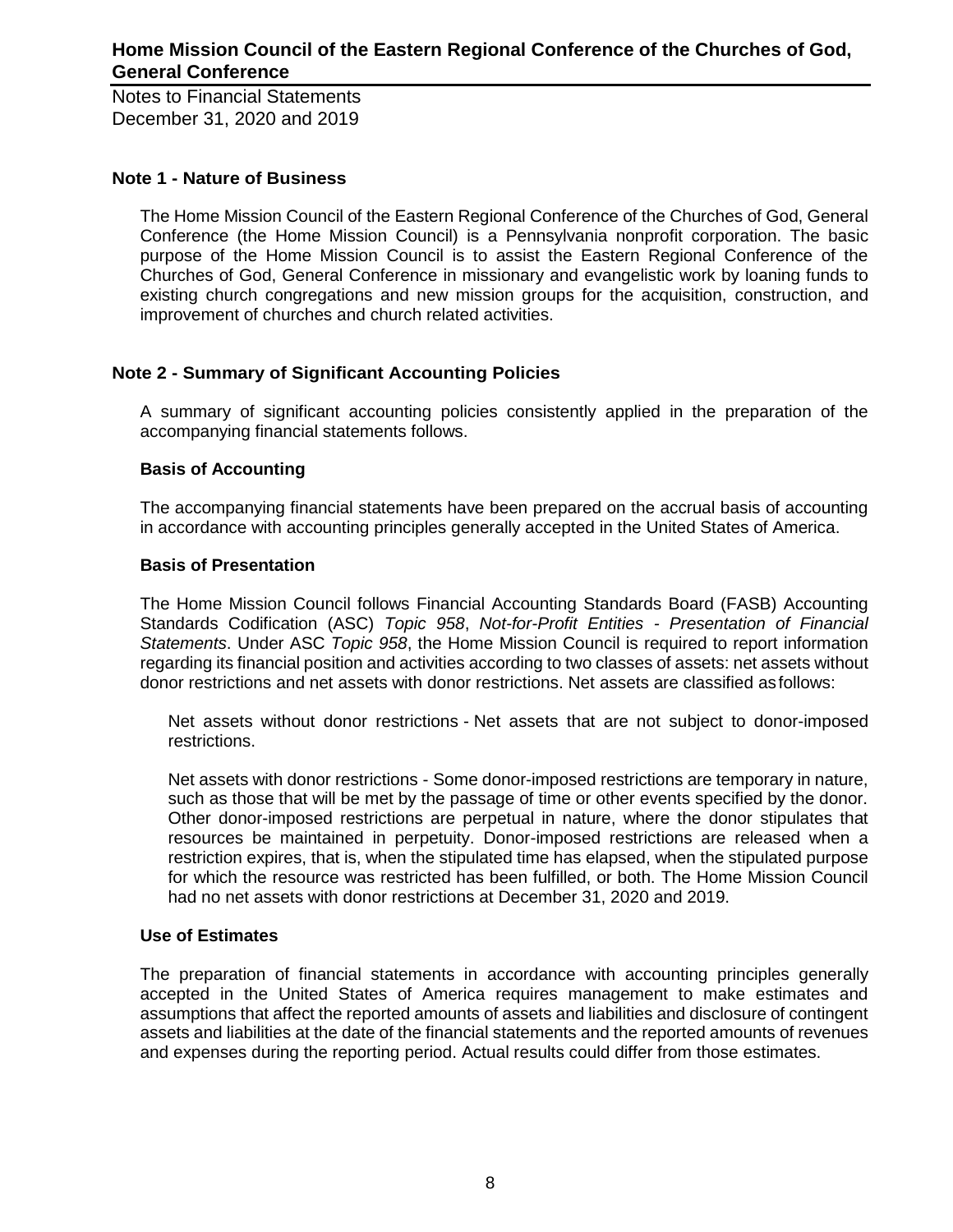# **Note 2 - Summary of Significant Accounting Policies (continued)**

# **Mortgages and Notes Receivable**

Loans are stated at the amount of unpaid principal, reduced by an allowance for loan losses. Interest on loans is recognized over the term of the loan and is calculated using the simple interest method on principal amounts outstanding. The allowance for loan losses is established through a provision for loan losses charged to expense. Loans are charged against the allowance for loan losses when management believes that the collectability of the principal is unlikely. The allowance is an amount that management believes will be adequate to absorb possible losses on existing loans that may become uncollectible, which is adjusted monthly based on evaluations of the collectability of loans and prior loan loss experience. The evaluations take into consideration such factors as changes in the nature and volume of the loan portfolio, overall portfolio quality, review of specific problem loans, and current economic conditions that may affect the borrowers' ability to pay. Accrual of interest is discontinued on a loan when management believes, after considering economics, business conditions, and collection efforts that the borrowers' financial condition is such that collection of interest is doubtful. There was no allowance for loan losses at December 31, 2020 and 2019.

# **Investments**

The Home Mission Council follows FASB ASC 958-320-05, *Accounting for Certain Investments Held by Not-for-Profit Organizations,* in accounting for its investments. Under FASB ASC 958-320-05, investments in marketable securities with readily determinable fair values and all investments in debt securities are reported at their fair values in the statement of financial position. Unrealized gains and losses are included in the change in net assets.

Investments are maintained at a local bank, which acts as a trustee for the Home Mission Council. See further information at Notes 4 and 13.

# **Revenue Recognition**

Effective January 1, 2019, the Home Mission Council adopted ASU 2014-09, *Revenue from Contracts with Customers*, using the modified retrospective method applied to all open contracts as of January 1, 2019 with no impact on its financial statements. This update established a single comprehensive model for entities to use in accounting for revenue arising from contracts with customers and supersedes most current revenue recognition guidance, including industry-specific guidance. The core principle prescribed by this standards update is that an entity recognizes revenue to depict the transfer of promised goods or services to customers in an amount that reflects the consideration to which the entity expects to be entitled in exchange for those goods or services. The sources of revenue for the Home Mission Council are interest income from mortgages and notes receivables and investments. Revenue is recognized as earned based on contractual terms, or as transactions occur. The following is further detail of the various types of revenue the Home Mission Council earns and when it is recognized:

**Interest Income -** Interest income is recognized on an accrual basis according to mortgage and note agreements, or other such written contracts.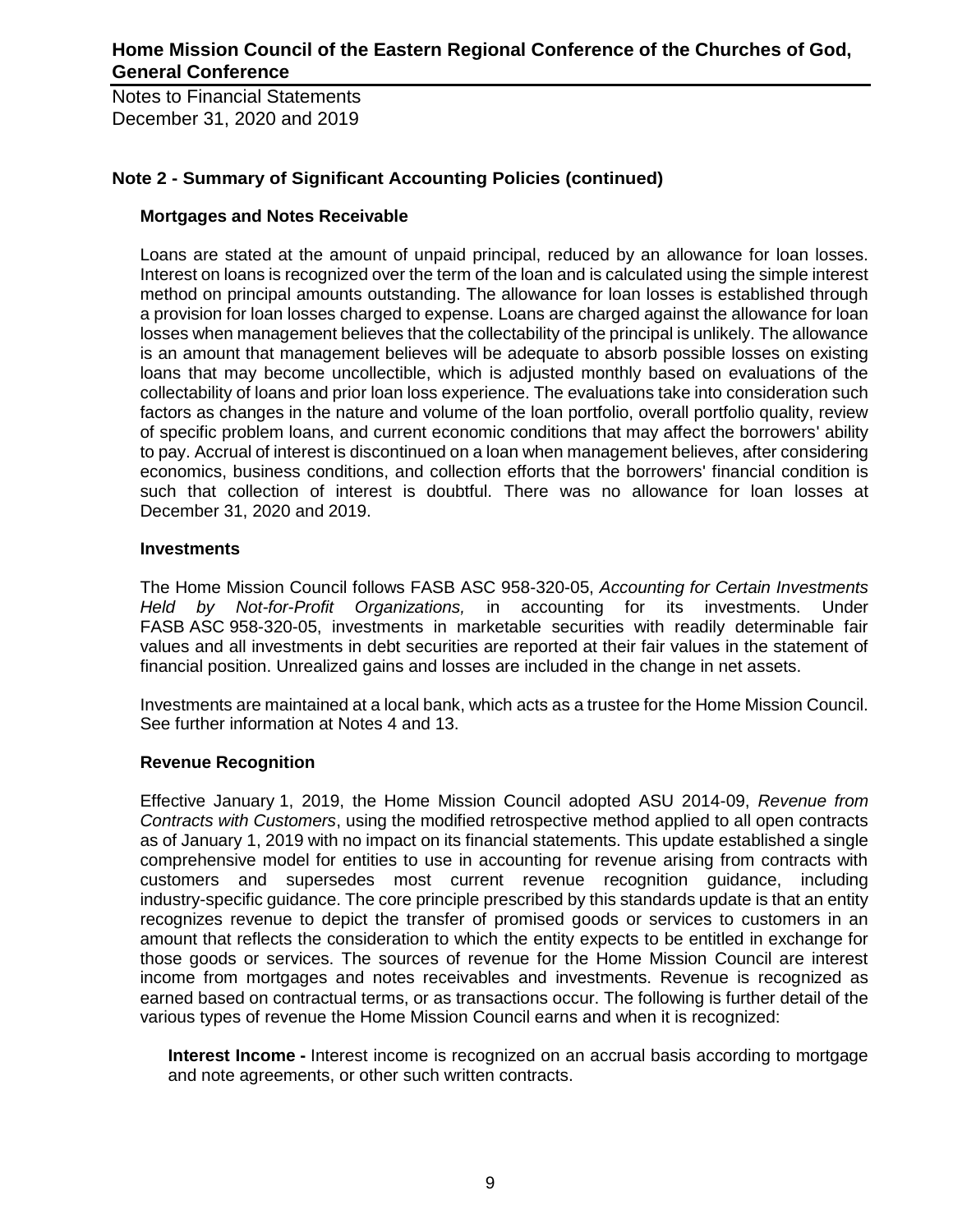# **Note 2 - Summary of Significant Accounting Policies (continued)**

# **Functional Allocation of Expenses**

The cost of providing the various programs and other activities are summarized on a functional basis in the statement of activities. The statement of functional expenses presents the natural classification detail of expense by function. Accordingly, certain costs have been allocated among the programs and supporting services benefited using reasonable and applicable basis that may include estimated usage.

# **New Accounting Pronouncement**

In June 2018, the FASB issued ASU 2018-08, *Not-for-Profit Entities (Topic 958): Clarifying the Scope and the Accounting Guidance for Contributions Received and Contributions Made*, which clarifies and improves the scope and the accounting guidance for contributions. The update provides a more robust framework to determine when a transaction should be accounted for as a contribution under *Subtopic 958-605* or as an exchange transaction accounted for under other guidance. During the year ended December 31, 2020, the Home Mission Council implemented the provisions of ASU 2018-08 applicable to contributions received under a modified perspective basis. Accordingly, there is no effect on net assets in connection with the Home Mission Council implementation of this standard.

# **Note 3 - Liquidity and Availability**

The Home Mission Council manages its liquidity by managing its working capital.

Financial assets available for general expenditure at December 31, 2020 and 2019, that is, without donor or other restrictions limiting their use, within one year of the statement of financial position date, comprise the following:

|                                                                                                  |   | 2020      |   | 2019      |
|--------------------------------------------------------------------------------------------------|---|-----------|---|-----------|
| Cash and cash equivalents                                                                        | S | 770,030   | S | 1,027,355 |
| Investments                                                                                      |   | 1,926,115 |   | 1,235,324 |
| Mortgages and notes receivables, current portion                                                 |   | 343,585   |   | 278,307   |
| Accrued interest receivable                                                                      |   | 49,919    |   | 16,116    |
| <b>Financial Assets Available To Meet Cash Needs</b><br>for General Expenditures within One Year |   | 3,089,649 |   | 2,557,102 |

Home Mission Council maintains a policy of structuring its financial assets to be available as its general expenditures, liabilities, and other obligations come due. The Home Mission Council manages its cash available to meet general expenditures following these guiding principles:

- Operating with a prudent range of financial soundness and stability; and
- Sustaining adequate liquid assets, including cash and cash equivalents.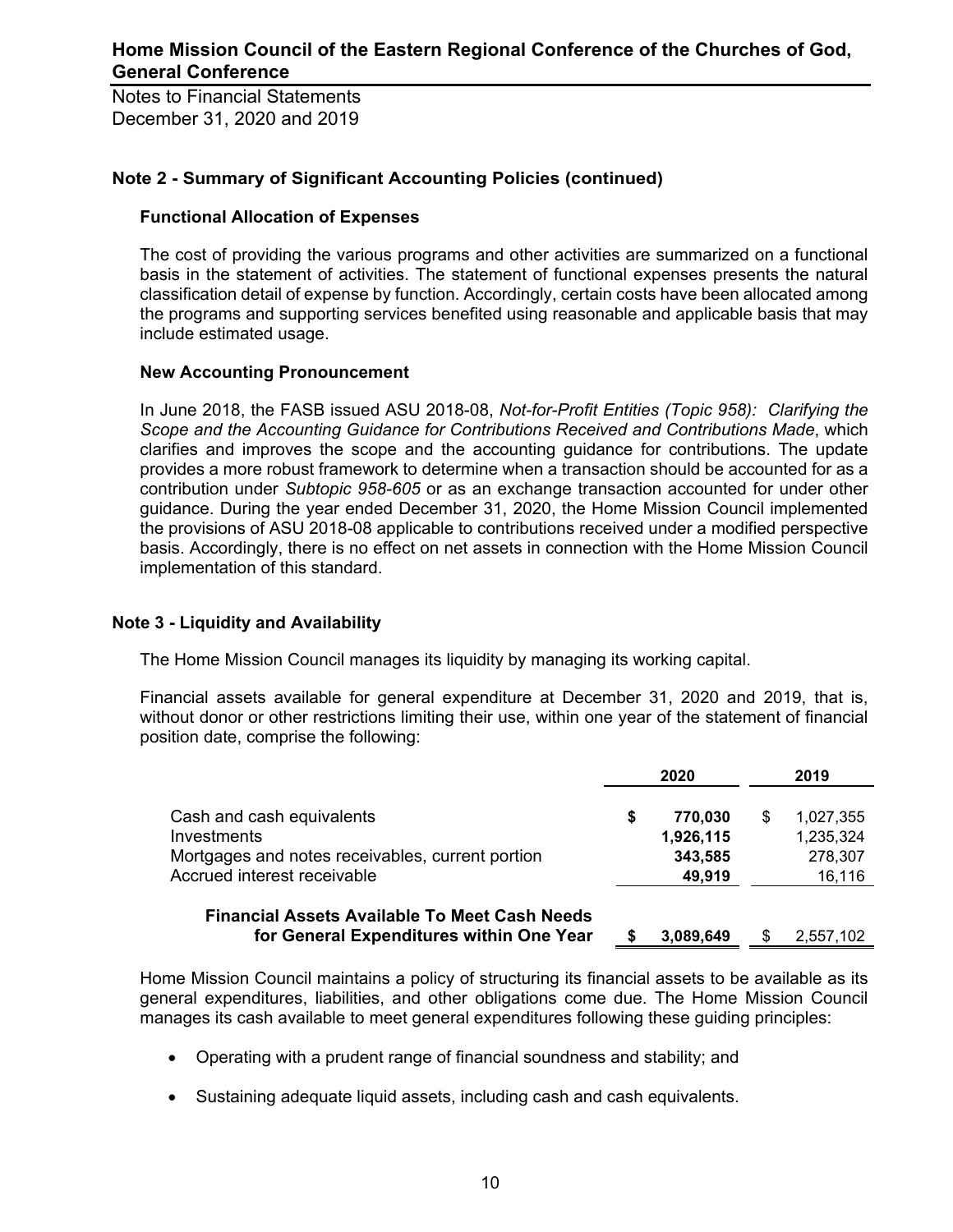#### **Note 4 - Investments**

Prior to being utilized for loans, the proceeds available for that purpose are required to be invested by the Home Mission Council. The proceeds are invested with a local bank. There are no formal guidelines or restrictions on investment of the Home Mission Council's funds that are not committed to its church lending activities, except for the reserve requirement in Note 6. In accordance with policies of the Board of Trustees, such investments are allocated between mutual funds and certificates of deposit.

Investments in marketable securities with readily determinable fair values and all investments in debt securities are reported at their fair values in the statement of financial position. Unrealized gains and losses are included in the change in net assets. Gains and losses on the sale of securities are recognized when sold. Interest and dividends are recognized as income when received.

# **Note 5 - Mortgages and Notes Receivable**

Mortgages and notes receivable issued after October 2004 bear initial interest at the greater of 2.00% less than the prime rate or 7.00%, determined as of each May 1st and November 1st. Beginning July 2013, mortgages and notes bearing an interest rate of 6.00% or greater, were reduced to 5.75%.

Mortgages and notes receivable issued between April 2003 and October 2004 bore interest at the greater of 2.00% less than the prime rate or 5.50%, determined as of each May 1 and November 1.

Mortgages and notes receivable consist of the following:

|                                                                                                                                                                                                                                                                                                                                                    | 2020 |         | 2019 |         |
|----------------------------------------------------------------------------------------------------------------------------------------------------------------------------------------------------------------------------------------------------------------------------------------------------------------------------------------------------|------|---------|------|---------|
| Friendship Community Church of God, a \$770,000, 5.50%<br>mortgage receivable, due monthly in the amount of<br>\$3,646, through December 2033                                                                                                                                                                                                      | \$   | 342,342 | \$   | 372,360 |
| Caring Community Church of God, a \$626,000, 5.50%<br>mortgage receivable, due monthly in the amount of<br>\$4,306, through June 2024                                                                                                                                                                                                              |      | 72,956  |      | 119,176 |
| Martinsburg Church of God, a \$330,000, mortgage<br>receivable, due monthly in the amount of \$1,512,<br>through February 2030. The interest rate at<br>December 31, 2020, is 4.25%                                                                                                                                                                |      | 209,951 |      | 221,509 |
| Churchtown Church of God, a \$32,000 note, due monthly<br>in the amount of \$343, payment will be made in full on<br>or before March 2028. The interest rate is 5.25% per<br>annum for the first five years (through April 2023),<br>after which the interest rate will be negotiated. If an<br>agreed rate cannot be determined, the new interest |      |         |      |         |
| rate will be the prime rate plus 2.00%                                                                                                                                                                                                                                                                                                             |      |         |      | 1.878   |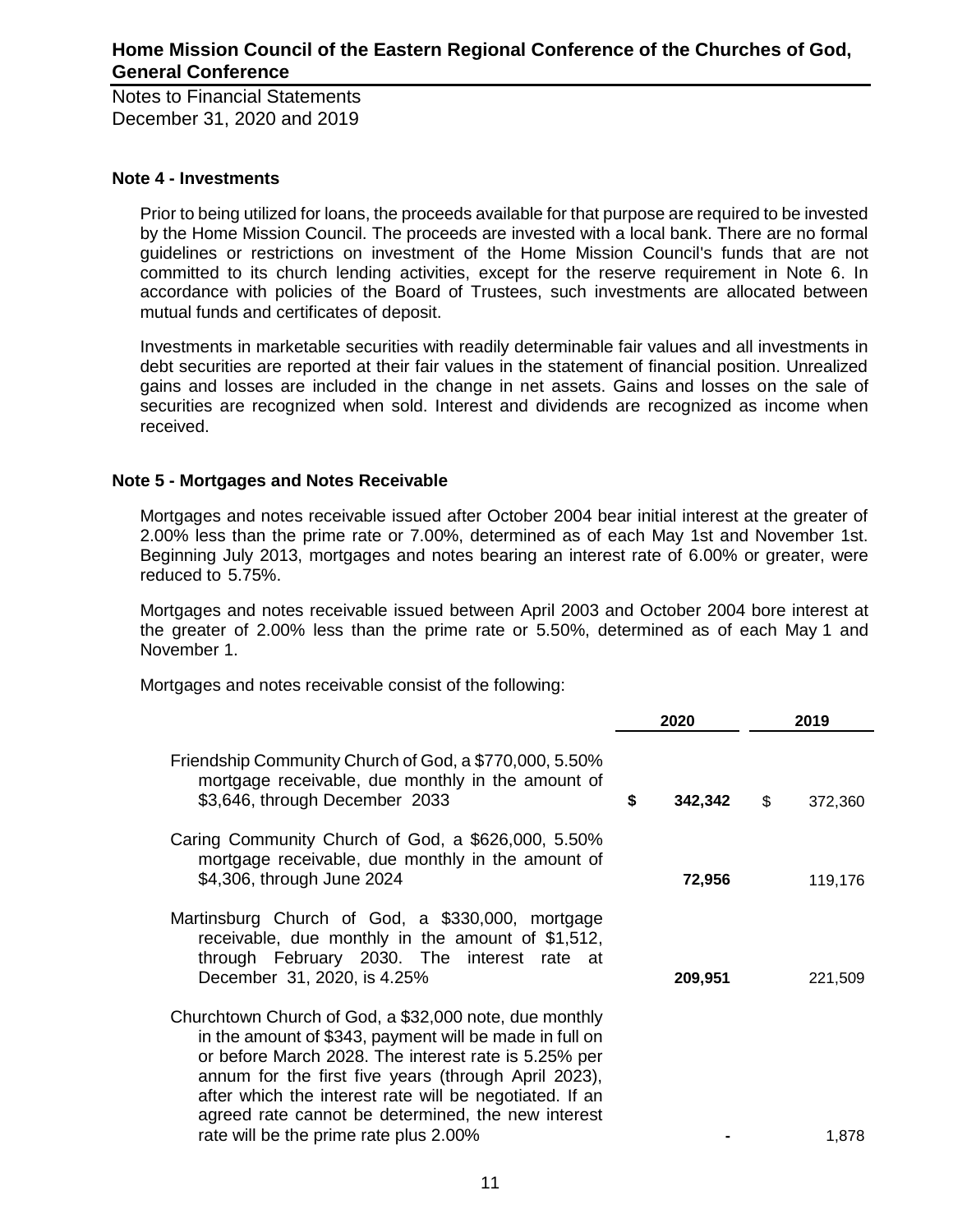Notes to Financial Statements December 31, 2020 and 2019

# **Note 5 - Mortgages and Notes Receivable (continued)**

|                                                                                                                                                                                                                                                                                                                                                                                                                                                                                                                                                                                                                                                                                                                       | 2020      | 2019         |
|-----------------------------------------------------------------------------------------------------------------------------------------------------------------------------------------------------------------------------------------------------------------------------------------------------------------------------------------------------------------------------------------------------------------------------------------------------------------------------------------------------------------------------------------------------------------------------------------------------------------------------------------------------------------------------------------------------------------------|-----------|--------------|
| Mount Holly Springs Church of God, a \$325,000<br>mortgage, due monthly in the amount of \$1,900,<br>through January 2037                                                                                                                                                                                                                                                                                                                                                                                                                                                                                                                                                                                             | \$        | \$<br>41,456 |
| Mount Pleasant Church of God, a \$60,000 mortgage, due<br>monthly in the amount of \$648, through October 2023,<br>with an interest rate of 5.50%                                                                                                                                                                                                                                                                                                                                                                                                                                                                                                                                                                     | 19,436    | 25,949       |
| Mount Pleasant Church of God, a \$35,000 construction<br>loan, all principal and interest payments shall be<br>payable on or before November 2021, with an interest<br>rate of 5.00%                                                                                                                                                                                                                                                                                                                                                                                                                                                                                                                                  | 21,000    |              |
| Brownsville Church of God, a \$877,504 mortgage<br>receivable, due monthly in the amount of \$5,389,<br>through April 2039. The interest rate is negotiated. If<br>an agreed rate cannot be determined, the new interest<br>rate will be the prime rate plus 2.00% and amortized<br>over a twenty-five year period. The interest rate is<br>4.75% at December 31, 2020                                                                                                                                                                                                                                                                                                                                                | 512,060   | 550,718      |
| Scotland Campus, Inc., a \$1,250,000 mortgage, with a<br>maturity date of May 2034. The interest rate is subject<br>to change each June, beginning in 2014, at the prime<br>rate plus 2.00%. At December 31, 2020, the interest<br>rate is 4.50% and interest only payments are due<br>monthly                                                                                                                                                                                                                                                                                                                                                                                                                        | 1,243,217 | 1,243,217    |
| Scotland Campus, Inc., a mortgage receivable based on<br>85% of the value of Home Mission Council Certificates<br>of Investment designated for Scotland Campus, Inc.<br>by the purchaser of the certificate, not to exceed<br>\$2,000,000. Principal payments will be due on<br>demand when a holder of a Certificate of Investment<br>redeems the certificate. The mortgage is due no later<br>than July 2038. Interest payments are due monthly at<br>a variable interest rate and are determined by<br>calculating<br>the average interest paid<br>on<br>the<br>Certificates of Investment, plus 2.00%. Interest will be<br>calculated quarterly each year. As of December 31,<br>2020, the interest rate is 5.09% | 1,358,006 | 1,370,034    |
|                                                                                                                                                                                                                                                                                                                                                                                                                                                                                                                                                                                                                                                                                                                       |           |              |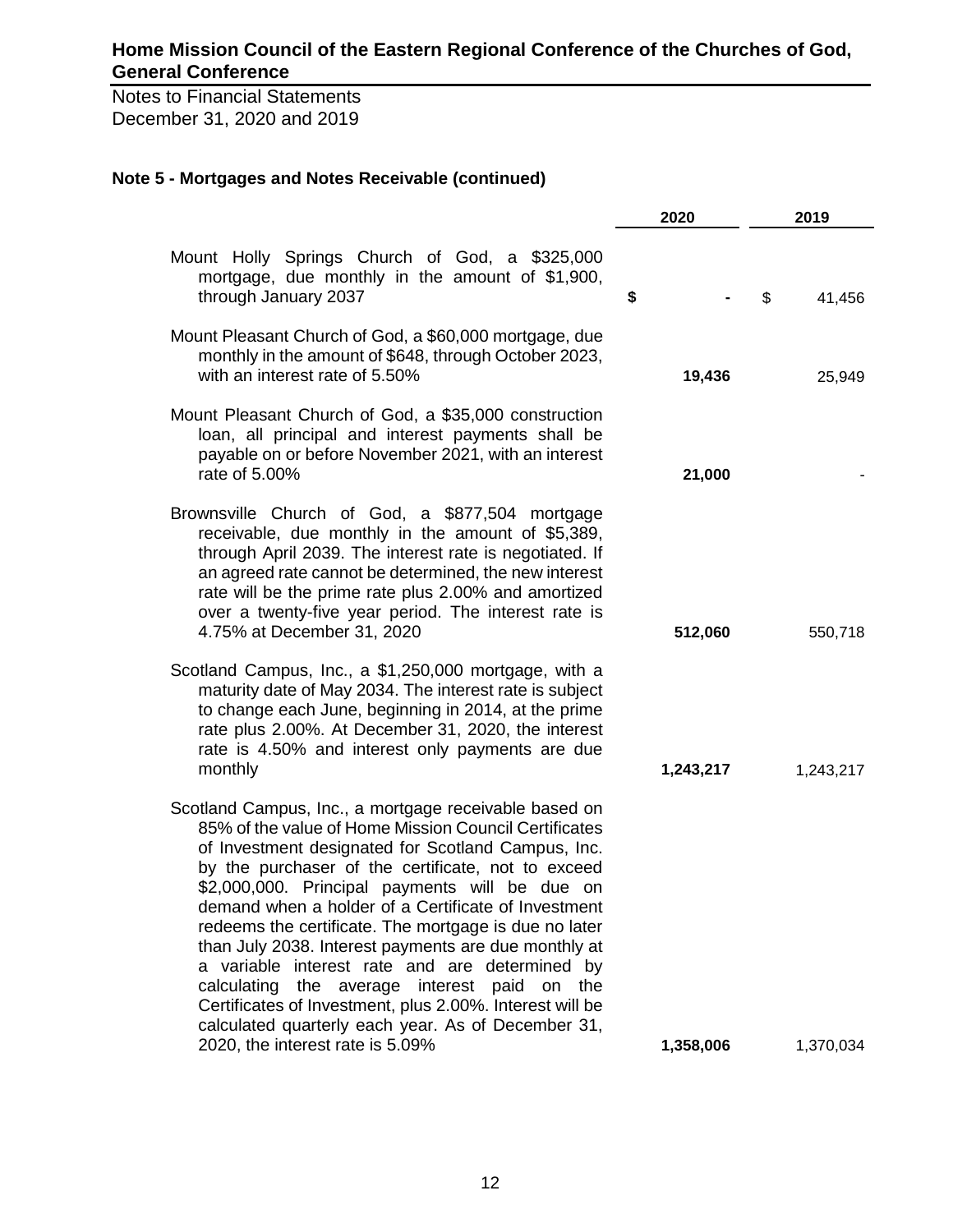Notes to Financial Statements December 31, 2020 and 2019

# **Note 5 - Mortgages and Notes Receivable (continued)**

|                                                                                                                                                                                                                                                                                                                                                                                                                                                                                                                                                                                 | 2020         | 2019         |
|---------------------------------------------------------------------------------------------------------------------------------------------------------------------------------------------------------------------------------------------------------------------------------------------------------------------------------------------------------------------------------------------------------------------------------------------------------------------------------------------------------------------------------------------------------------------------------|--------------|--------------|
| Logos Christian Fellowship, a \$85,000 mortgage, monthly<br>interest only payments of \$242 were due until<br>August 2015, when monthly principal and interest<br>payments of \$554 began, through August 2035. The<br>interest rate is 5.50% per annum for the first five years<br>(through August 2020), after which the interest rate<br>will be negotiated. If an agreed rate cannot be<br>determined, the new interest rate will be the prime rate<br>plus 2.00% and amortized over a twenty year period.<br>At no time will the interest rate be less than 5.50%          | \$<br>35,582 | \$<br>47,865 |
| McClures Gap Church of God, a \$250,000 mortgage,<br>monthly interest only payments of \$128 were due until<br>September 2015, when monthly principal and interest<br>payments of \$1,570 began, through August 2034. The<br>interest rate is 4.75% per annum for the first five years<br>(through September 2020), after which the interest<br>rate will be negotiated. If an agreed rate cannot be<br>determined, the new interest rate will be the prime rate<br>plus 2.00% and amortized over a twenty year period.<br>At no time will the interest rate be less than 5.50% | 109,223      | 122,954      |
| Westminster 1st Church of God, a \$65,000 mortgage, due<br>monthly in the amount of \$383, through January 2034.<br>The interest rate is 5.75% per annum for the first three<br>years (through January 2017), after which the interest<br>rate will be negotiated. If an agreed rate cannot be<br>determined, the new interest rate will be the prime rate<br>plus 2.00% and amortized over a twenty year period.<br>At December 31, 2020 the interest rate is 5.25%                                                                                                            | 37,332       | 39,895       |
| Scotland Campus, Inc., a \$350,000 mortgage, with a<br>maturity date of December 2024. Monthly interest only<br>payments are due at 4.50%                                                                                                                                                                                                                                                                                                                                                                                                                                       | 336,070      | 336,070      |
| Exponential Church TV, a \$175,417 mortgage, due<br>monthly in the amount of \$1,471, through June 2032.<br>The interest rate is 5.75% per annum                                                                                                                                                                                                                                                                                                                                                                                                                                | 149,103      | 159,292      |
| Exponential Church TV, a \$150,000 mortgage, due<br>monthly in the amount of \$1,032, through November<br>2035. The interest rate is 5.75% per annum                                                                                                                                                                                                                                                                                                                                                                                                                            | 125,780      | 131,335      |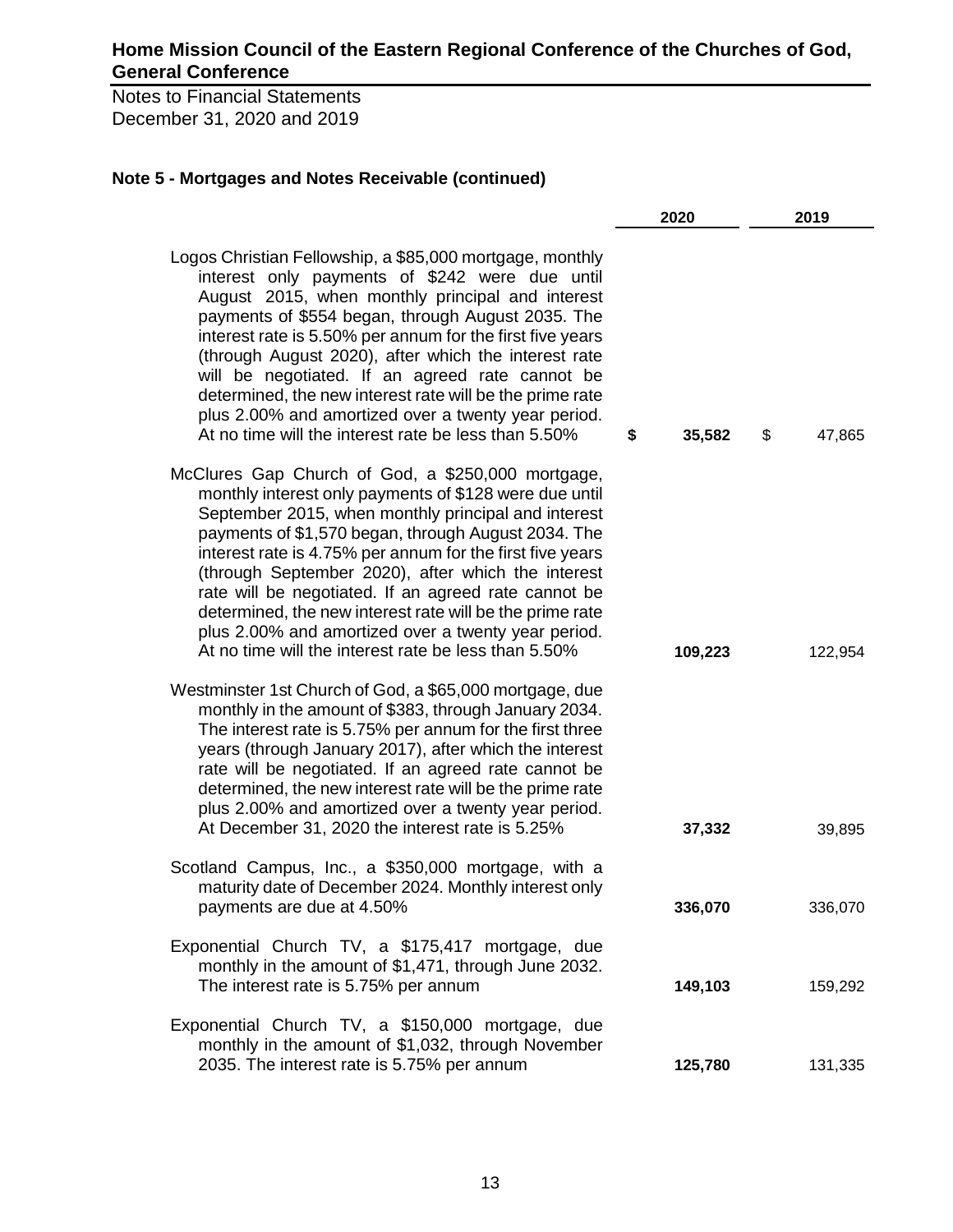Notes to Financial Statements December 31, 2020 and 2019

# **Note 5 - Mortgages and Notes Receivable (continued)**

|                                                                                                                                                                                                                                                                                                                                                                                                                                                                                                                                | 2020         | 2019         |
|--------------------------------------------------------------------------------------------------------------------------------------------------------------------------------------------------------------------------------------------------------------------------------------------------------------------------------------------------------------------------------------------------------------------------------------------------------------------------------------------------------------------------------|--------------|--------------|
| United Church of God, a \$80,000 mortgage, monthly<br>interest only payments are due for the first full year.<br>Monthly interest and principal payments of \$849<br>began September 2017 until August 2027. The<br>interest rate is 5.50% per annum for the first five years<br>(through August 2022), after which the interest rate<br>will be negotiated. If an agreed rate cannot be<br>determined, the new interest rate will be the prime rate<br>plus 2.00%. At no time will the interest rate be less<br>than 5.50%    | 57,526<br>\$ | 64,396<br>\$ |
| Parkway Community Church, a \$110,000 mortgage,<br>monthly interest only payments are due through<br>March 2020. Monthly principal and interest payments<br>of \$772 begin in April 2020, through February 2039 or<br>until the full amount is paid. The interest rate is 5.75%<br>per annum for the first five years (through June 2024),<br>after which the interest rate will be negotiated. If an<br>agreed rate cannot be determined, the new interest<br>rate will be the prime rate plus 2.00% with a floor of<br>5.75% | 100,403      | 102,065      |
| Real Life Church of God, a \$350,000 mortgage due<br>monthly in the amount of \$2,310, through July 2038 or<br>until the full amount is paid. The interest rate is 5.00%<br>per annum for the first three years (through August<br>2021), after which the interest rate will be negotiated.<br>If an agreed rate cannot be determined, the new<br>interest rate will be the prime rate plus 2.00% with a<br>floor of $5.00\%$                                                                                                  | 329,491      | 337,750      |
| Iglesia Sanidad Divina, a \$100,000 mortgage, due<br>monthly in the amount of \$660 until December 2037.<br>The interest rate is 5.00% per annum for the first five<br>years (through December 2022), after which the<br>interest rate will be negotiated. If an agreed rate<br>cannot be determined, the new interest rate will be the<br>prime rate plus 2.00%                                                                                                                                                               | 90,005       | 92,907       |
| The Bridge of Hope Church, a \$250,000 mortgage, due<br>monthly in the amount of \$1,685 until March 2040. The<br>interest rate is 5.25% per annum for the first five years<br>(through April 2025), after which the interest rate will<br>be negotiated. If an agreed rate cannot be<br>determined, the new interest rate will be the prime rate<br>plus 2.00% with a floor of 5.25%                                                                                                                                          | 245,809      |              |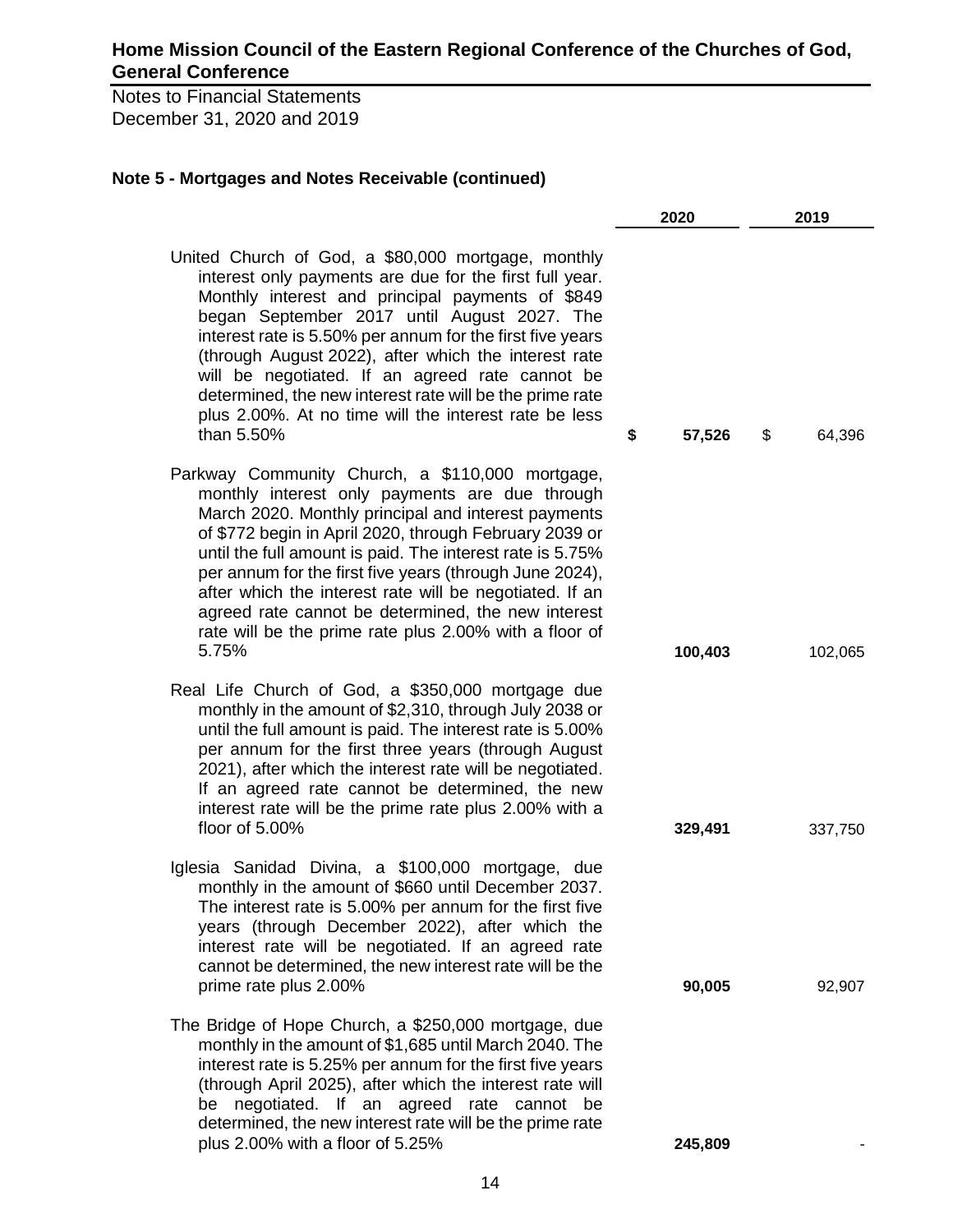Notes to Financial Statements December 31, 2020 and 2019

# **Note 5 - Mortgages and Notes Receivable (continued)**

|                                                                                                                                                                                                                                                                                                                                                                                                  | 2020                | 2019            |
|--------------------------------------------------------------------------------------------------------------------------------------------------------------------------------------------------------------------------------------------------------------------------------------------------------------------------------------------------------------------------------------------------|---------------------|-----------------|
| The Bridge of Hope Church, a \$125,000 construction<br>loan, due monthly in the amount of \$825 starting<br>February 2022 until January 2042. The interest rate is<br>5.00% per annum for the first five years (through<br>June 2025), after which the interest rate will be<br>negotiated. If an agreed rate cannot be determined,<br>the new interest rate will be the prime rate plus 2.00%   | \$<br>94,183        | \$              |
| Mayberry First Church of God, a \$10,800 mortgage, due<br>monthly in the amount of \$178 until August 2026. The<br>interest rate is 5.75%                                                                                                                                                                                                                                                        | 9,891               |                 |
| New Baltimore First Church of God, a \$55,000 mortgage,<br>due monthly in the amount of \$442 until October 2040.<br>The interest rate is 5.25% per annum for the first five<br>years (through September 2025), after which the<br>interest rate will be negotiated. If an agreed rate<br>cannot be determined, the new interest rate will be the<br>prime rate plus 2.00% with a floor of 5.25% | 50,613              |                 |
| Total mortgages and notes receivable                                                                                                                                                                                                                                                                                                                                                             | 5,549,979           | 5,380,826       |
| Current portion                                                                                                                                                                                                                                                                                                                                                                                  | (343, 585)          | (278, 307)      |
|                                                                                                                                                                                                                                                                                                                                                                                                  | (5, 206, 394)<br>\$ | \$<br>5,102,519 |

## **Note 6 - Certificates of Investment**

Certificates of investment outstanding, including accrued interest payable at December 31, 2020, have been classified between those that will mature within one year and those maturing after one year as scheduled below:

| <b>Year of Maturity</b> | <b>Principal</b> |           | Compounded<br><b>Interest</b> |         | Total |           |
|-------------------------|------------------|-----------|-------------------------------|---------|-------|-----------|
| 2021                    | \$               | 1,561,079 | \$                            | 245,799 | \$    | 1,806,878 |
| 2022                    |                  | 1,293,751 |                               | 286,812 |       | 1,580,563 |
| 2023                    |                  | 1,018,911 |                               | 284,841 |       | 1,303,752 |
| 2024                    |                  | 916,952   |                               | 109,654 |       | 1,026,606 |
| 2025                    |                  | 1,158,024 |                               | 50,596  |       | 1,208,620 |
|                         | \$               | 5,948,717 |                               | 977,702 |       | 6,926,419 |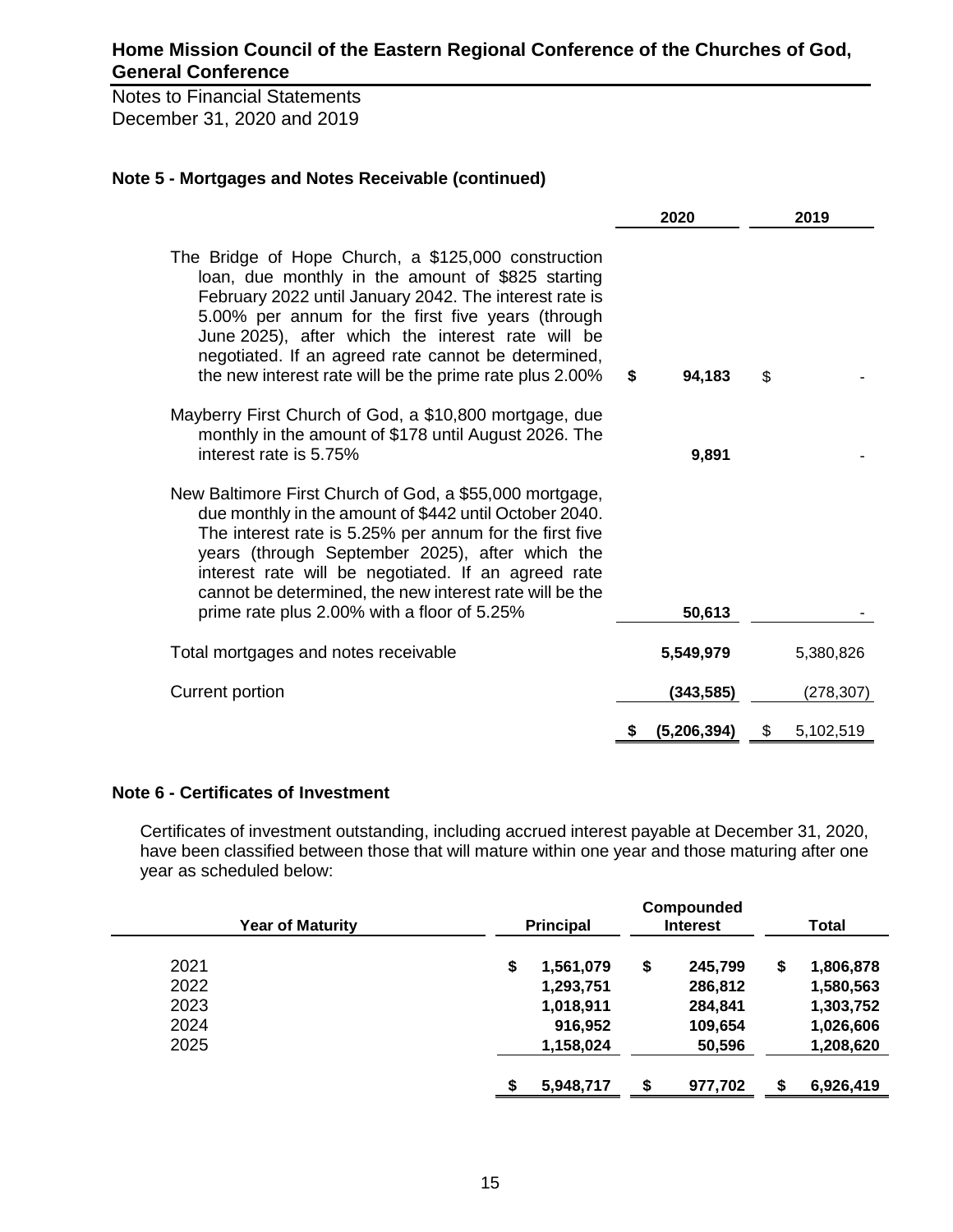# **Note 6 - Certificates of Investment (continued)**

Original certificates are paid interest at the rate of interest stated on the face of the certificate, which is determined by the rate in effect at issue date.

Interest rates are adjusted on the interest payment dates of May 1 and November 1 as changes occur in the prime interest rate. Certificate rates are also subject to minimum rates. Certificates that mature and are renewed bear interest based on the interest rate in effect at the date of renewal. This interest rate will remain in effect throughout the duration of the renewal period.

The interest rates and minimum rates in effect during 2020 for each denomination of certificate are as follows:

| <b>Type of Certificate</b> | <b>Interest</b><br>Rate | May 1 | November 1 | <b>Minimum</b><br>Rate |  |
|----------------------------|-------------------------|-------|------------|------------------------|--|
| 1 year                     | Prime less 3.50%        | 2.25% | 1.00 $%$   | 1.00%                  |  |
| 2 years                    | Prime less 3.25%        | 2.50% | 1.25%      | 1.25%                  |  |
| 3 years                    | Prime less 3.00%        | 2.75% | 1.50%      | 1.50%                  |  |
| 4 years                    | Prime less 2.50%        | 3.25% | 2.00%      | 2.00%                  |  |
| 5 years                    | Prime less 2.25%        | 3.50% | 2.25%      | 2.25%                  |  |

The interest rates and minimum rates in effect during 2019 for each denomination of certificate are as follows:

| <b>Type of Certificate</b> |                         |       |            |                        |
|----------------------------|-------------------------|-------|------------|------------------------|
|                            | <b>Interest</b><br>Rate | May 1 | November 1 | <b>Minimum</b><br>Rate |
| 1 year                     | Prime less 3.50%        | 2.25% | 2.25%      | 2.25%                  |
| 2 years                    | Prime less 3.25%        | 2.50% | 2.50 %     | 2.50 %                 |
| 3 years                    | Prime less 3.00%        | 2.75% | 2.75%      | 2.75 %                 |
| 4 years                    | Prime less 2.50%        | 3.25% | 3.25%      | 3.25%                  |
| 5 years                    | Prime less 2.25%        | 3.50% | 3.50%      | 3.50%                  |

Effective in October 1989, any person investing \$100,000 or more is entitled to an additional 1/2 of 1.00% of interest. Effective June 2013, the additional interest paid to any persons making a single investment of \$100,000 or more is reduced to 1/4 of 1.00% of additional interest. This is applicable to new investments as well as existing investments that renew after this date.

The proceeds from the offering of certificates of investment are subject to a reserve requirement of 15%. The reserved proceeds may not be a part of funds loaned; however, the reserved proceeds are available to meet the Home Mission Council's operating expenses, and may be used to meet the requirements of current maturities of certificates of investment. The reserve requirement is subject to board action, and may be increased or decreased as deemed appropriate by the Board of Trustees.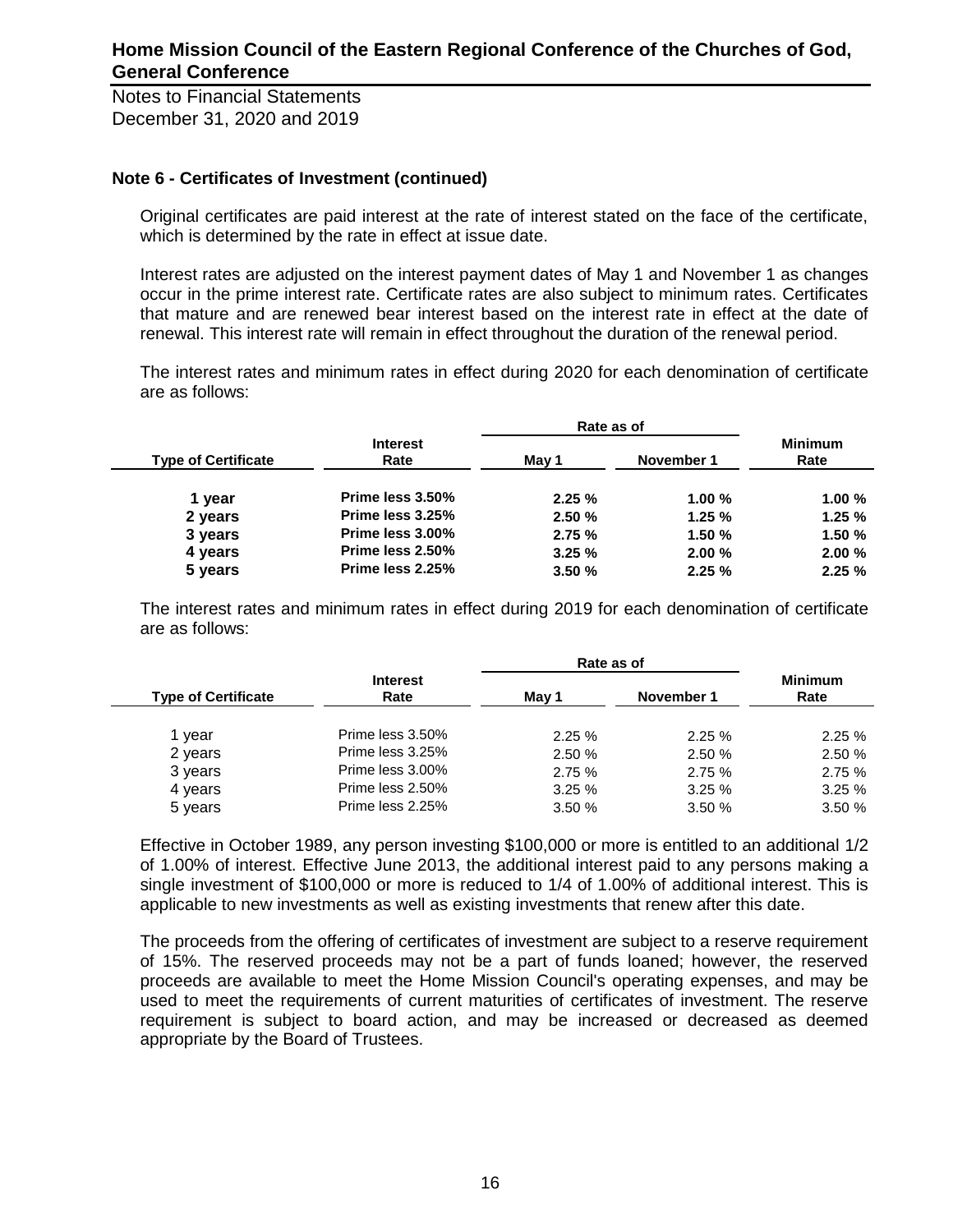# **Note 7 - Annuities Payable**

The Home Mission Council no longer offers the purchasing of new annuities. The annuities payable liability is calculated using present value annuity tables. The excess (or deficiency) in the face amount of annuities purchased over the liability determined is recorded as revenue (or expense) in the year of purchase. Subsequent to the year of purchase, the annuities payable liability is adjusted annually for the change in its present value. This change, increase (or decrease), is recognized as an item of revenue (or expense).

Annuity certificates totaling \$3,250 were held at December 31, 2020 and 2019, and bear interest at 6.70% per annum. Interest on the face value of the annuity certificates is accrued monthly and paid-out either semi-annually or annually to the holders of annuity certificates.

# **Note 8 - Income Tax Status**

The Home Mission Council has received a ruling from the Internal Revenue Service (IRS) that it is exempt from federal income tax under Section 501(c)(3).

The Home Mission Council recognizes penalties and interest accrued related to income tax liabilities in the provision (benefit) for income taxes in its statement of activities. For the year ended December 31, 2020, there were no accruals for the payment of penalties and interest. The Home Mission Council follows the standards for accounting for uncertainty in income taxes according to the principles of FASB ASC 740, *Income Taxes*, which prescribes a recognition threshold and measurement attributable for the financial statement recognition and measurement of a tax position taken or expected to be taken in a tax return. Accounting principles generally accepted in the United States of America require management to evaluate tax positions taken by the Home Mission Council, including whether the entity is exempt from income taxes. Management evaluated the tax positions taken and concluded that the Home Mission Council had taken no uncertain tax positions that require recognition or disclosure in the financial statements. Therefore, no provision or liability for income taxes have been included in the financial statements. With few exceptions, the Home Mission Council is no longer subject to income tax examinations by the U.S. Federal, state, or local authorities for years ending prior to 2017.

# **Note 9 - Statement of Cash Flows**

For purposes of the Statement of Cash Flows, cash includes uninvested cash in bank checking and trust accounts. The Home Mission Council considers all highly liquid investments with a maturity of three months or less when purchased to be cash equivalents. Interest payments in the amount of \$158,181 and \$76,132 were made during the years ended December 31, 2020 and 2019, respectively.

# **Note 10 - Disclosure of Cash Balances in Excess of Federally Insured Amounts**

The Home Mission Council maintains its cash in bank deposit accounts, which, at times, may exceed federally insured limits. The Home Mission Council has not experienced any losses in such accounts. The Home Mission Council believes it is not exposed to any significant credit risk on cash and cash equivalents.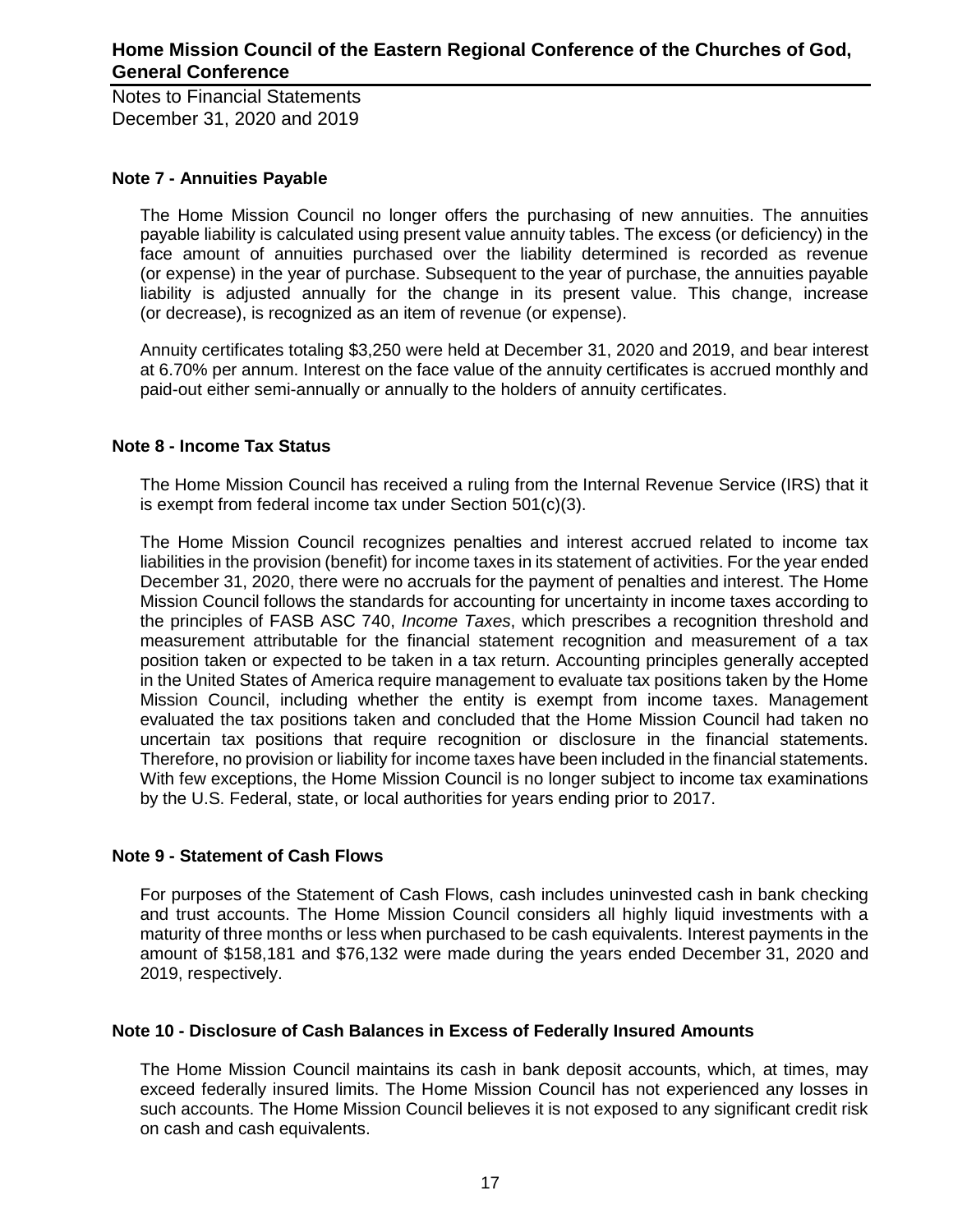# **Note 11 - Advertising Costs**

The Home Mission Council expenses advertising costs as they are incurred. There was no advertising expense for the years ended December 31, 2020 and 2019.

#### **Note 12 - Related Party Transactions**

The Eastern Regional Conference, Churches of God is considered a related party to the Home Mission Council. The Home Mission Council is a wholly owned subsidiary of the Eastern Regional Conference, Churches of God.

As of December 31, 2020 and 2019, the Eastern Regional Conference, Churches of God owned certificates of investment totaling \$140,150 and \$139,219, respectively. Total interest expense for the years ended December 31, 2020 and 2019 was \$4,867 and \$4,825, respectively.

#### **Note 13 - Fair Value Measurements**

FASC 820-10-05, *Fair Value Measurements and Disclosures*, provides the framework for measuring fair value. That framework provides a fair value hierarchy that prioritizes the inputs to valuation techniques used to measure fair value. The hierarchy gives the highest priority to unadjusted quoted prices in active markets for identical assets or liabilities (Level 1 measurements) and the lowest priority to unobservable inputs (Level 3 measurements). The three levels of the fair value hierarchy under FASC 820 are described as follows:

- Level 1 *-* Inputs to the valuation methodology are unadjusted quoted prices for identical assets or liabilities in active markets that the Home Mission Council has the ability to access.
- Level 2 *-* Inputs to the valuation methodology include other significant observable inputs such as:
	- Quoted prices for similar assets or liabilities in active markets;
	- Quoted prices for identical or similar assets or liabilities in inactive markets;
	- Inputs other than quoted prices that are observable for the asset or liability; and
	- Inputs that are derived principally from or corroborated by observable market data by correlation or other means.

If the asset or liability has a specified (contractual) term, the Level 2 input must be observable for substantially the full term of the asset or liability.

Level 3 *-* Inputs to the valuation methodology are unobservable and significant to the fair value measurement.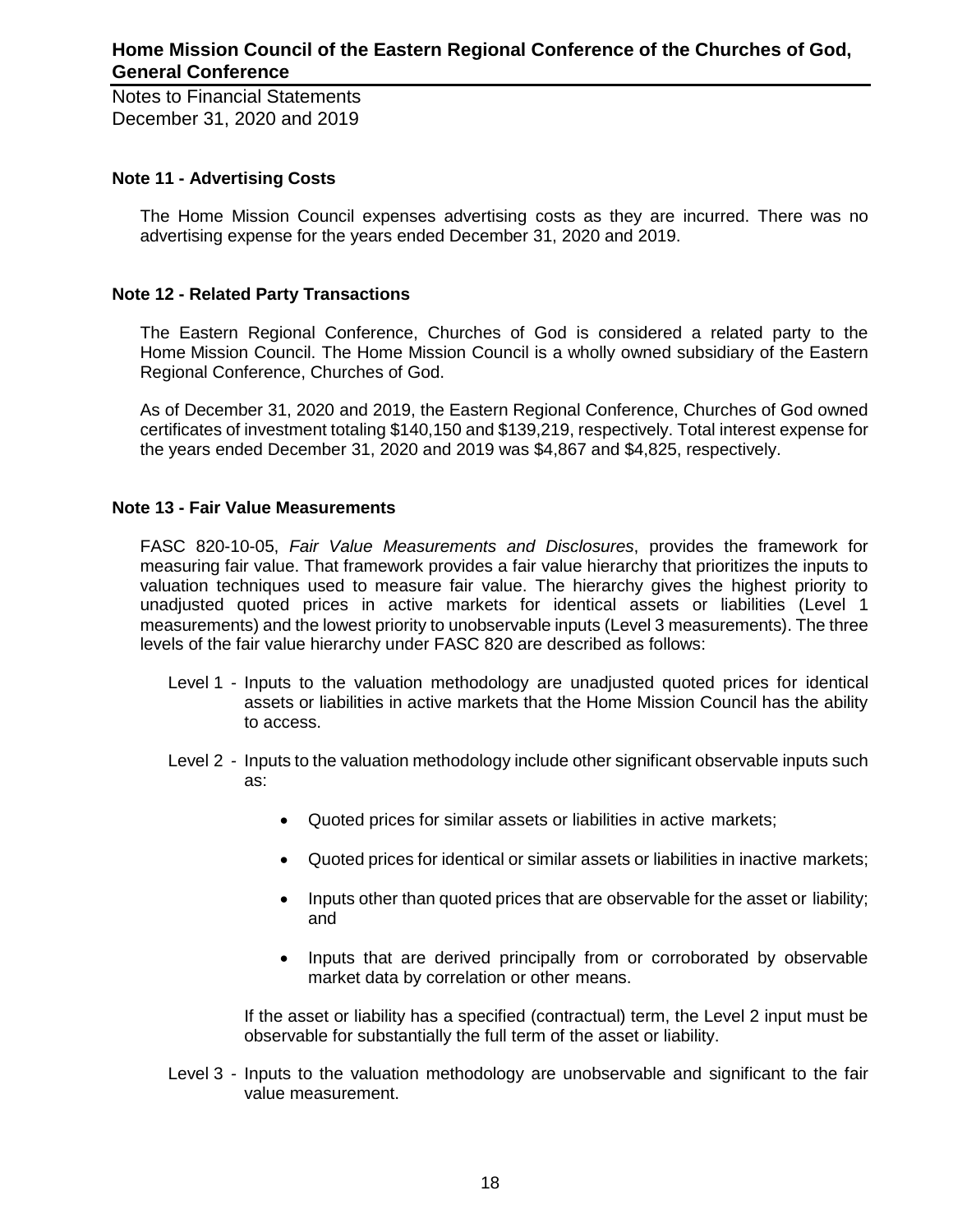#### **Note 13 - Fair Value Measurements (continued)**

The asset's or liability's level within the fair value hierarchy is based on the lowest level of input that is significant to the fair value measurement. Valuation techniques need to maximize the use of observable inputs and minimize the use of unobservable inputs.

Following is a description of the valuation methodologies and inputs used for assets and liabilities measured at fair value on a recurring basis and recognized in the accompanying statement of financial position, as well as general classification of such assets and liabilities pursuant to the valuation hierarchy. There have been no significant changes in the valuation techniques during the year ended December 31, 2020.

#### **Certificates of Deposit**

The carrying amount approximates fair value because of the short-term nature of these investments.

#### **Corporate Bonds and Notes**

Fair value is determined by reference to quoted market prices and other relevant information generated by market transactions.

#### **Mutual Funds**

Valued at the daily closing price as reported by the fund. Mutual funds held by Home Mission Council are open-end mutual funds that are registered with the SEC. These funds are required to publish their daily net asset value (NAV) and to transact at that price. The mutual funds held by the Home Mission Council are deemed to be actively traded.

Fair values of assets measured on a recurring basis at December 31, are as follows:

|                                                      | Fair Value Measurements at Reporting Date Using |           |                    |  |         |  |       |           |
|------------------------------------------------------|-------------------------------------------------|-----------|--------------------|--|---------|--|-------|-----------|
|                                                      | Level 1                                         |           | Level <sub>2</sub> |  | Level 3 |  | Total |           |
| December 31, 2020                                    |                                                 |           |                    |  |         |  |       |           |
| Certificates of deposit                              | \$                                              | 5,000     | \$                 |  | \$      |  | \$    | 5,000     |
| Corporate bonds and<br>notes<br>Mutual funds - fixed |                                                 | 1,849,688 |                    |  |         |  |       | 1,849,688 |
| income                                               |                                                 | 71,427    |                    |  |         |  |       | 71,427    |
| <b>Total</b>                                         |                                                 | 1,926,115 | S                  |  |         |  |       | 1,926,115 |
| <b>December 31, 2019</b>                             |                                                 |           |                    |  |         |  |       |           |
| Certificates of deposit<br>Corporate bonds and       | \$                                              | 5,000     | \$                 |  | \$      |  | \$    | 5,000     |
| notes<br>Mutual funds - fixed                        |                                                 | 208,109   |                    |  |         |  |       | 208,109   |
| income                                               |                                                 | 1,022,215 |                    |  |         |  |       | 1,022,215 |
| Total                                                |                                                 | 1,235,324 | \$                 |  | \$      |  |       | 1,235,324 |